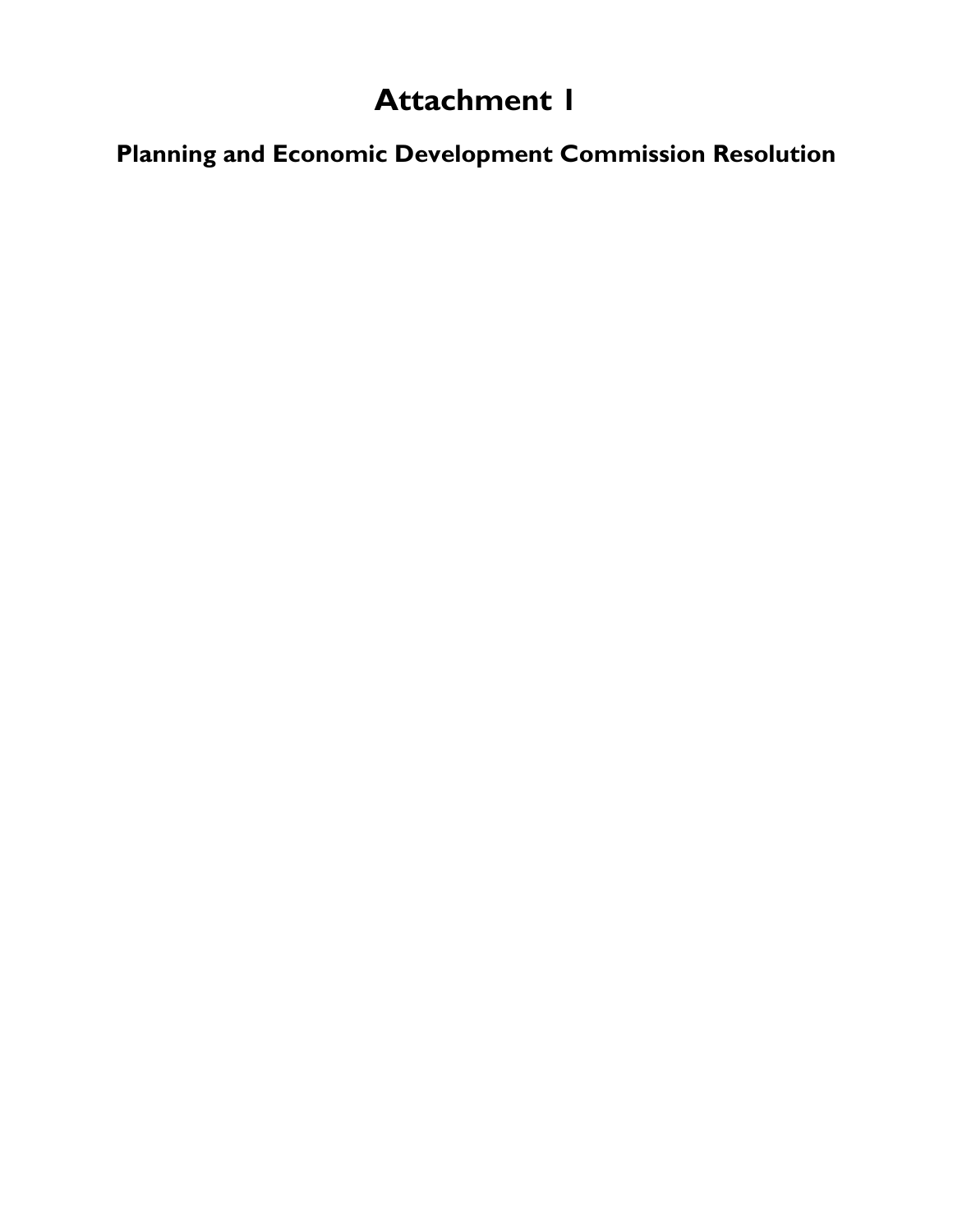Recording Requested by and () When Recorded Mail To:

Town of Mammoth Lakes (1988) Community & Economic Development Department ) P.O. Box 1609 ) Mammoth Lakes, CA 93546

> Recordation fee exempt per Government Code §27383 Space Above for Recorder's Use

#### **RESOLUTION NO. PEDC 2019-\_\_**

)

# **A RESOLUTION OF THE MAMMOTH LAKES PLANNING AND ECONOMIC DEVELOPMENT COMMISSION APPROVING VESTING TENTATIVE TRACT MAP 18-003, USE PERMIT 18-005, AND DESIGN REVIEW 18-001 TO ALLOW THE YOTELPAD PROJECT LOCATED AT 6040, 6042, AND 6060 MINARET ROAD (APNs: 033-043-002-000; 033-043-001-000; 033-043-003-000)**

**WHEREAS**, a request for consideration of a vesting tentative tract map, use permit, and design review, was filed by RePlay Destinations on behalf of the property owner, One Mammoth, LLC, to allow the Yotelpad project, a mixed-use condominium-hotel project with 198 bedrooms within 177 units, in accordance with the North Village Specific Plan and Chapters 17.68 (Use Permits) and 17.88 (Design Review) of the Town of Mammoth Lakes Municipal Code, for property located within the Resort General (RG) zone of the North Village Specific Plan (NVSP) zoning district at 6040, 6042, and 6060 Minaret Road; and

**WHEREAS**, the Planning and Economic Development Commission conducted a noticed public hearing on the application request on May 15, 2019, at which time all those desiring to be heard were heard; and

**WHEREAS**, the Planning and Economic Development Commission considered, without limitation:

- 1. The staff report to the Planning and Economic Development Commission with exhibits;
- 2. The General Plan, State Subdivision Map Act, North Village Specific Plan, Municipal Code, North Village Design Guidelines, Subdivision Ordinance, and associated Land Use Maps;
- 3. Oral evidence submitted at the hearing;
- 4. Written evidence submitted at the hearing; and
- 5. Project plans consisting of:
	- a. Yotelpad Project Plan Sheets: A.1 (Cover Sheet); B.1 (Vicinity Map); C.1-C.2 (Site Survey); D.1-D.7 (Civil Drawings); E.1-E.3(Elevations); F.0-F.3 (Shadows and Renderings); G.1-G.5 (Landscape Plans); H.1-H.11 (Site Plan and Floor Plans); J.1-J.4 (Photo Simulations); K.1 (Vesting Tentative Tract Map); and L.1 (Rendering), dated received by the Town of Mammoth Lakes April 26, 2019;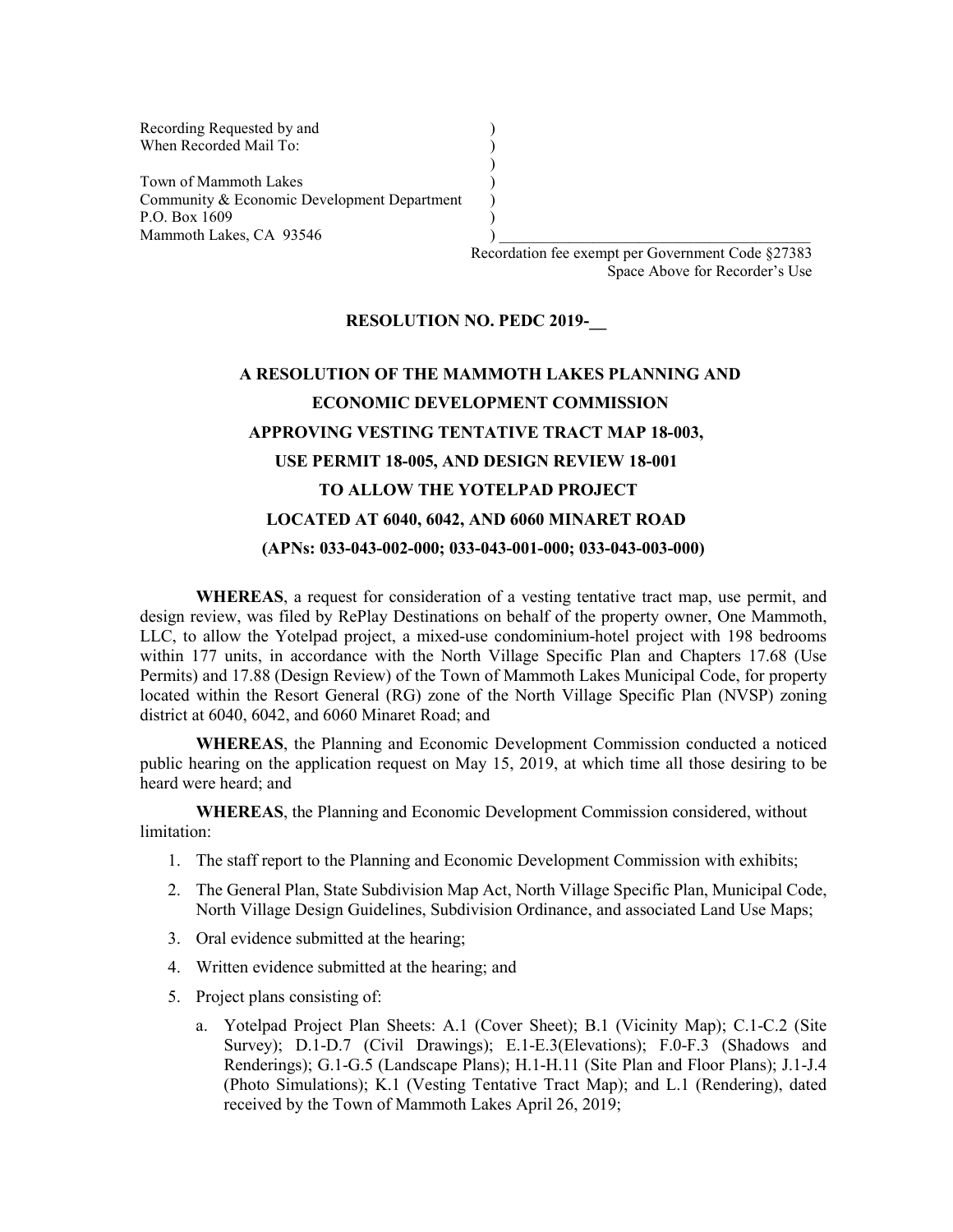- b. Yotelpad Materials Board, dated received by the Town of Mammoth Lakes March 25, 2019;
- 6. The Subsequent Program Environmental Impact Report (SPEIR) (State Clearinghouse No. 99-092082) for the 1999 North Village Specific Plan Amendment, dated October 2000, incorporated herein by reference;
- 7. The Yotelpad Project CEQA Conformance Documentation, dated May 2019, incorporated herein by reference.

#### **NOW THEREFORE, THE PLANNING AND ECONOMIC DEVELOPMENT COMMISSION OF THE TOWN OF MAMMOTH LAKES DOES RESOLVE, DETERMINE, FIND AND ORDER AS FOLLOWS:**

#### **SECTION 1. FINDINGS.**

#### 1. **CEQA.**

On November 15, 2000, the Town Council certified the Subsequent Program Environmental Impact Report for the 1999 North Village Specific Plan Amendment project (1999 SPEIR) (SCH #99- 092082). The 1999 SPEIR reviewed the existing conditions and conclusions of the original 1991 EIR and 1994 EIR Addendum, analyzed potential environmental impacts associated with the 1999 North Village Specific Plan (NVSP) Amendment in comparison to the previous environmental documentation, and identified mitigation measures to reduce potentially significant impacts. The 1999 SPEIR analyzed the potential impacts of developing the entire NVSP area with the maximum intensity permitted under the NVSP development standards. That amendment involved modifications to circulation and parking, height limitations, development opportunities, and setbacks and included the majority of the development standards and uses that are currently applicable. The 1999 SPEIR found that all impacts, with the exception of Air Quality, would be less than significant through compliance with existing standards and regulations and through the incorporation of the mitigation measures (modified as necessary) imposed under the 1991 EIR and 1994 EIR Addendum. The 1999 SPEIR concluded that impacts to Air Quality would be significant and unavoidable and that the project would contribute on some level to the ongoing violation of the state and federal  $PM_{10}$  $PM_{10}$  $PM_{10}$  standards.<sup>1</sup>

The proposed Yotelpad project, which is consistent with all applicable development standards of the NVSP and within the scope and intensity of the development that was intended for the site and analyzed in the 1999 SPEIR, will not result in any new environmental effects that were not previously analyzed in the certified 1999 SPEIR (SCH #99-092082). Pursuant to CEQA Guidelines §15168[c][2], when a project will not result in any new environmental effects that were not previously analyzed in a certified Program EIR, no new environmental compliance document is required since the scope and intensity of the project was fully covered by the 1999 SPEIR and none of the criteria outlined in CEQA Guidelines §15162 for when a subsequent environmental compliance document has occurred, as discussed below:

a. There are no substantial changes to the project from what was analyzed in the 1999 SPEIR that will require revisions to the previous EIR, and therefore, no new significant environmental effects or a substantial increase in the severity of previously identified significant effects will occur. The project is consistent with all applicable NVSP development standards for the RG zone, including, but not limited to, density, height, setbacks, site coverage, and parking, and the 1999 SPEIR found that the potential impacts from a project at this site that conforms to all of the development standards would result in less than significant impacts with the

<span id="page-2-0"></span> $<sup>1</sup>$  The Town has since been re-designated by the United States Environmental Protection Agency (EPA) as</sup> in attainment for the federal air quality standard for particulate matter less than 10 microns ( $PM_{10}$ ).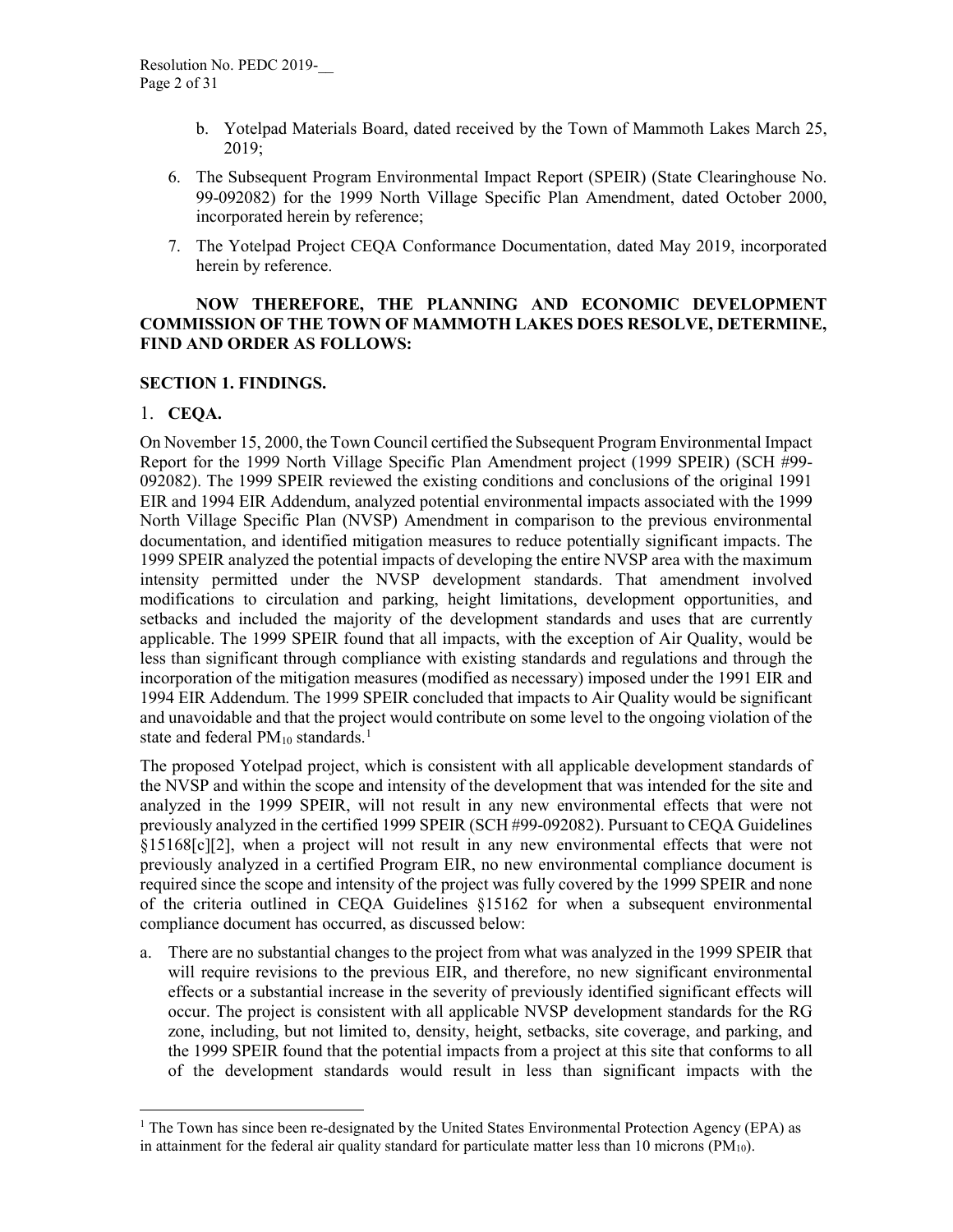incorporation of the mitigation measures imposed under the 1999 EIR and 1994 EIR Addendum.

- b. There are no substantial changes with respect to the circumstances under which the project is being undertaken that will require major revisions to the previous EIR since the project site remains in the same condition as it was when it was originally analyzed in the 1999 SPEIR and the project, as proposed, is consistent with what was analyzed in the 1999 SPEIR for this site. Additionally, no changes or amendments to the 1999 SPEIR with respect to the project site have occurred. Therefore, since the circumstances under which the project is being undertaken remain unchanged, no new significant environmental effects or a substantial increase in the severity of previously identified significant effects are anticipated to occur.
- c. There is no new information of substantial importance, which was not known and could not have been known with the exercise of reasonable diligence at the time the previous EIR was certified as complete, to show that:
	- (1) the project will have one or more significant effects not previously discussed since, as discussed in the Yotelpad CEQA Conformance Documentation, no changes have occurred with respect to the intensity of the development that was previously analyzed in the 1999 SPEIR have occurred and all potential environmental effects were found to be adequately analyzed in the 1999 SPEIR;
	- (2) significant effects previously examined will be substantially more severe than shown in the previous EIR since, as discussed in the Yotelpad CEQA Conformance Documentation, only impacts with regards to Air Quality were found to be significant in the previously certified 1999 SPEIR and the potential impacts with regards to Air Quality from the proposed project were found to have been covered in the 1999 SPEIR since the project is within the scope of development that was intended for the site;
	- (3) mitigation measures or alternatives previously found not to be feasible would in fact be feasible and would substantially reduce one or more significant effects of the project, but the project proponents decline to adopt the mitigation measure or alternative, since the mitigation measures in the 1999 SPEIR reduce all potential impacts to a less than significant level, with the exception of impacts related to Air Quality, which were found to be significant due to ongoing region-wide violations of the State and Federal  $PM_{10}$ standards and no mitigation measure or alternative would adequately reduce that impact to a less than significant level, and therefore, there are no additional mitigation measures or alternatives that would be feasible that would reduce one or more significant effects of the project; and
	- (4) mitigation measures or alternatives which are considerably different from those analyzed in the previous EIR and would substantially reduce one or more significant effects on the environment, but the project proponents decline to adopt the mitigation measure or alternative, since the mitigation measures in the 1999 SPEIR reduce all potential impacts to a less than significant level, with the exception of impacts related to Air Quality, which were found to be significant due to ongoing region-wide violations of the State and Federal PM<sub>10</sub> standards and no mitigation measure or alternative would adequately reduce that impact to a less than significant level, and therefore, there are no other mitigation measures or alternatives from those analyzed in the 1999 SPEIR which would reduce one or more significant effects on the environment.

Therefore, since none of the criteria in CEQA Guidelines §15162 apply and the scope and intensity of the project was fully covered by the 1999 SPEIR, no new environmental compliance document is required pursuant to CEQA Guidelines §15168[c][2]. The applicable mitigation measures from the 1999 SPEIR remain applicable and are included as conditions of approval for the project.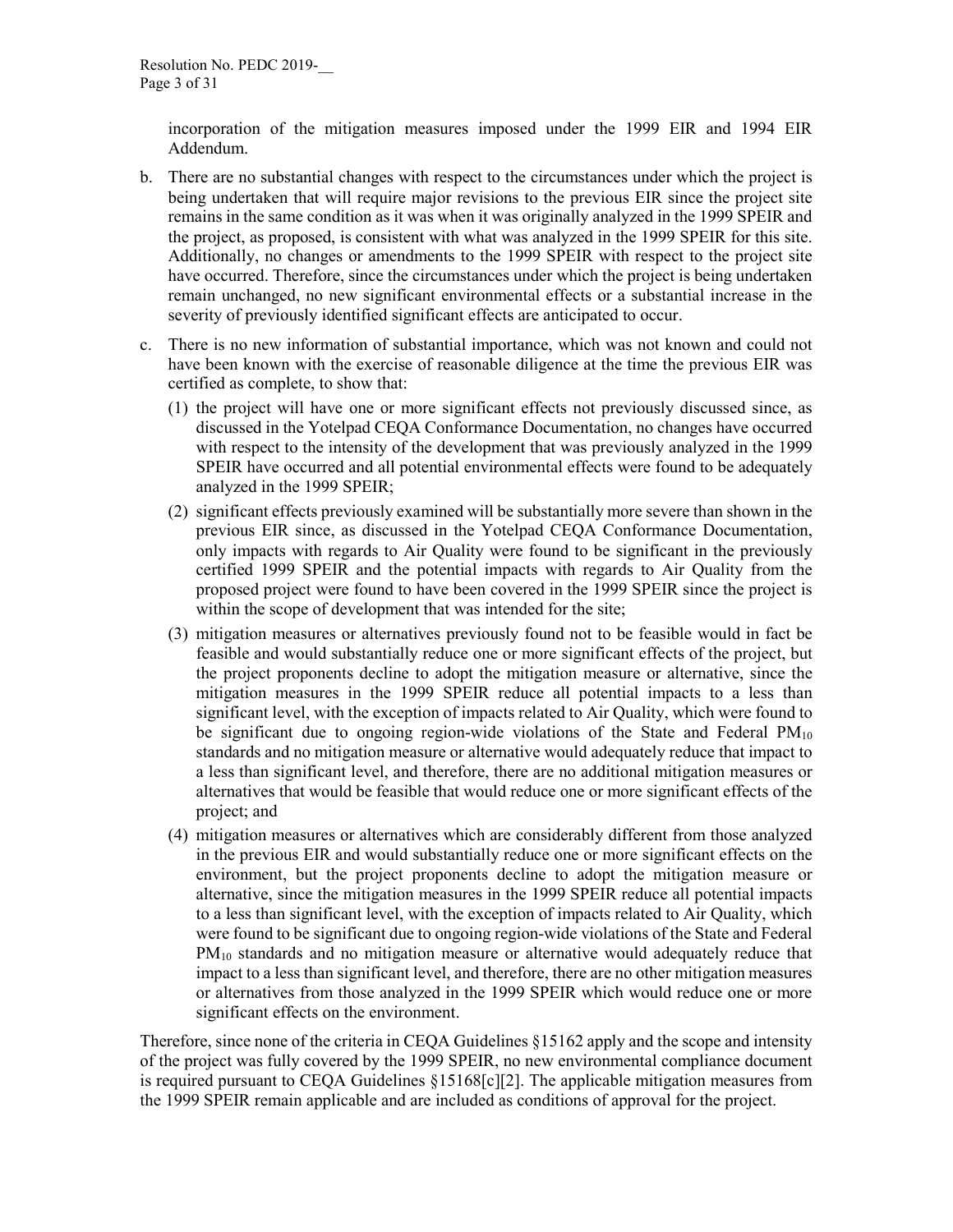#### 2. **MUNICIPAL CODE FINDINGS.**

#### **FINDINGS FOR USE PERMIT**

(Municipal Code Section 17.68.050)

a. *The proposed use is consistent with all applicable sections of the General Plan, Title 17 of the Municipal Code, and any applicable specific plan.* 

The proposed use is consistent with all applicable sections of the General Plan because it would implement the goals and objectives of the North Village Specific Plan (NVSP) and the North Village District (see the *General Plan Neighborhood and District Character Element*) by providing a mixed-use condominium-hotel lodging development that has supporting restaurant and lounge uses; pedestrian connectivity through the site and the North Village area; distinctive mountain architecture with a contemporary design; and numerous outdoor plazas and courtyards and pedestrian links that create a sense of exploration.

The project proposes a maximum of 198 rooms within 177 condominium-hotel units, along with streetscape improvements, restaurant and lounge uses, and guest amenities, such as a fitness center, pool and hot tub, game room, and other resort amenities. The streetscape improvements include a sidewalk along the western property frontage adjacent to Minaret Road and pedestrian pathways that connect to the hotel lobby and the restaurant. The restaurant use at the prominent southwest corner of the site provides further animation by providing a large outdoor dining area. The project would not result in a significant public view blockage of the Sherwin Range or the Knolls because of how the project is sited on the site and since the height is consistent with the height that is permitted for this site by the NVSP. Lastly, the project would not exceed the maximum density allowed within the General Plan and the NVSP for this site.

The North Village Specific Plan (NVSP) sets forth the land use development standards for this site rather than Title 17 (Zoning Code). The proposed condominium-hotel use and other associated uses are consistent with the NVSP land use designation since the project proposes a mixed-use condominium-hotel lodging product that has a supporting restaurant and lounge bar area. Additionally, the site will have numerous amenities to enhance the visitor experience and support long-term visitation, including, a fitness center, a pool and hot tub, game room, and kitchens within each unit.

The proposed project is consistent with the North Village Specific Plan (NVSP) because the project conforms to all of the applicable NVSP development standards, including, but not limited to, permitted uses, density, building area, site coverage, snow storage, building height, setbacks, and parking.

b. *The proposed use and the conditions under which it would be operated or maintained will not be detrimental to the public health and safety nor materially injurious to properties or improvements in the vicinity.*

The proposed use and the conditions under which it will be operated or maintained will not be detrimental to the public health and safety nor materially injurious to properties or improvements in the vicinity because the proposed project will comply with the mitigation measures required by the certified Subsequent Program Environmental Impact Report for the 1999 North Village Specific Plan Amendment project (1999 SPEIR) (SCH #99-092082), and will include sidewalk improvements along the property frontage and pedestrian paths through the project site. Additionally, the use is consistent with the intended uses for the site as specified in the North Village Specific Plan (NVSP) and the project complies with the density standards as specified in the NVSP for the subject site and evaluated in the 1999 SPEIR.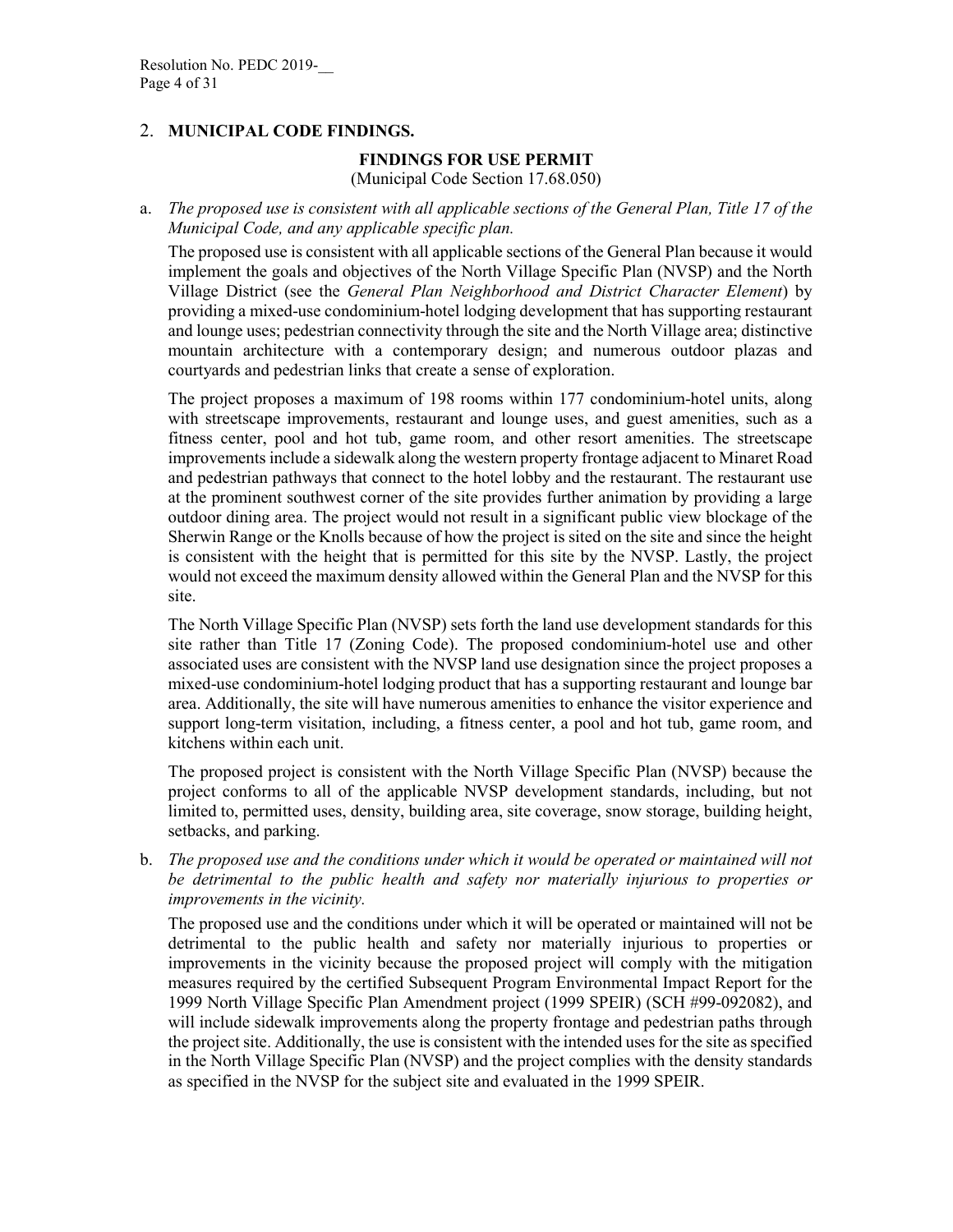#### **FINDINGS FOR DESIGN REVIEW PERMIT**

(Municipal Code Section 17.88.060)

a. *The project is consistent with the applicable standards and requirements of the Municipal Code.* 

The project is consistent with the applicable standards and requirements of the Mammoth Lakes Zoning Code because the project is consistent with the North Village Specific Plan (NVSP) development standards, which supersedes Title 17 (Zoning Code).

As described in the staff report, incorporated herein by reference, the proposed project is consistent with the NVSP since the project conforms to all applicable development standards of the NVSP including, but not limited to, permitted uses, density, building area, site coverage, snow storage, building height, setbacks, and parking.

b. *The project is consistent with the General Plan and any applicable specific plan or master plan.*

The project is consistent with the General Plan because it would implement the goals and objectives of the North Village Specific Plan (NVSP) and the North Village District (see the *General Plan Neighborhood and District Character Element*) by providing a mixed-use condominium-hotel lodging development that has supporting restaurant and lounge uses; pedestrian connectivity through the site and the North Village area; distinctive mountain architecture with a contemporary design; and numerous outdoor plazas and courtyards and pedestrian links that create a sense of exploration.

The project proposes a maximum of 198 rooms within 177 condominium-hotel units, along with streetscape improvements, restaurant and lounge uses, and guest amenities, such as a fitness center, pool and hot tub, game room, and other resort amenities. The streetscape improvements include a sidewalk along the western property frontage adjacent to Minaret Road and pedestrian pathways that connect to the hotel lobby and the restaurant. The restaurant use at the prominent southwest corner of the site provides further animation by providing a large outdoor dining area. The project would not result in a significant public view blockage of the Sherwin Range and the Knolls because of the location of the project on the site and because the height is consistent with the height that is permitted for this site by the NVSP. Lastly, the project would not exceed the maximum density allowed within the General Plan and the NVSP for this site.

The proposed project is consistent with the North Village Specific Plan (NVSP) because the project conforms to all of the applicable NVSP development standards, including, but not limited to, permitted uses, density, building area, site coverage, snow storage, building height, setbacks, and parking.

c. *The project is consistent with the Town of Mammoth Lakes Design Guidelines.* 

Since the project is within the North Village Specific Plan Area (NVSP), it is subject to the North Village Design Guidelines. The project is consistent with the North Village Design Guidelines because: (1) the site design takes advantage of the topography of the site; (2) the buildings are sited to minimize impacts to neighboring land uses and shading of adjacent land uses and public areas by placing the buildings with lower building heights on the north and east side of the site; (3) the design of buildings preserve sunlight into public places by leaving the southern area of the site free and clear of buildings; (4) the visual of the flat roof is varied and creates visual interest through offsets in the building forms; (5) the mass of the buildings are broken up through building offsets and changes in materials; (6) the base of the building is scaled to the pedestrian form through the use of storefront windows and an awning above to define the pedestrian space; (7) the materials and colors are appropriate since they include natural earth-tone colors and materials that create visual interest; and (8) the landscape design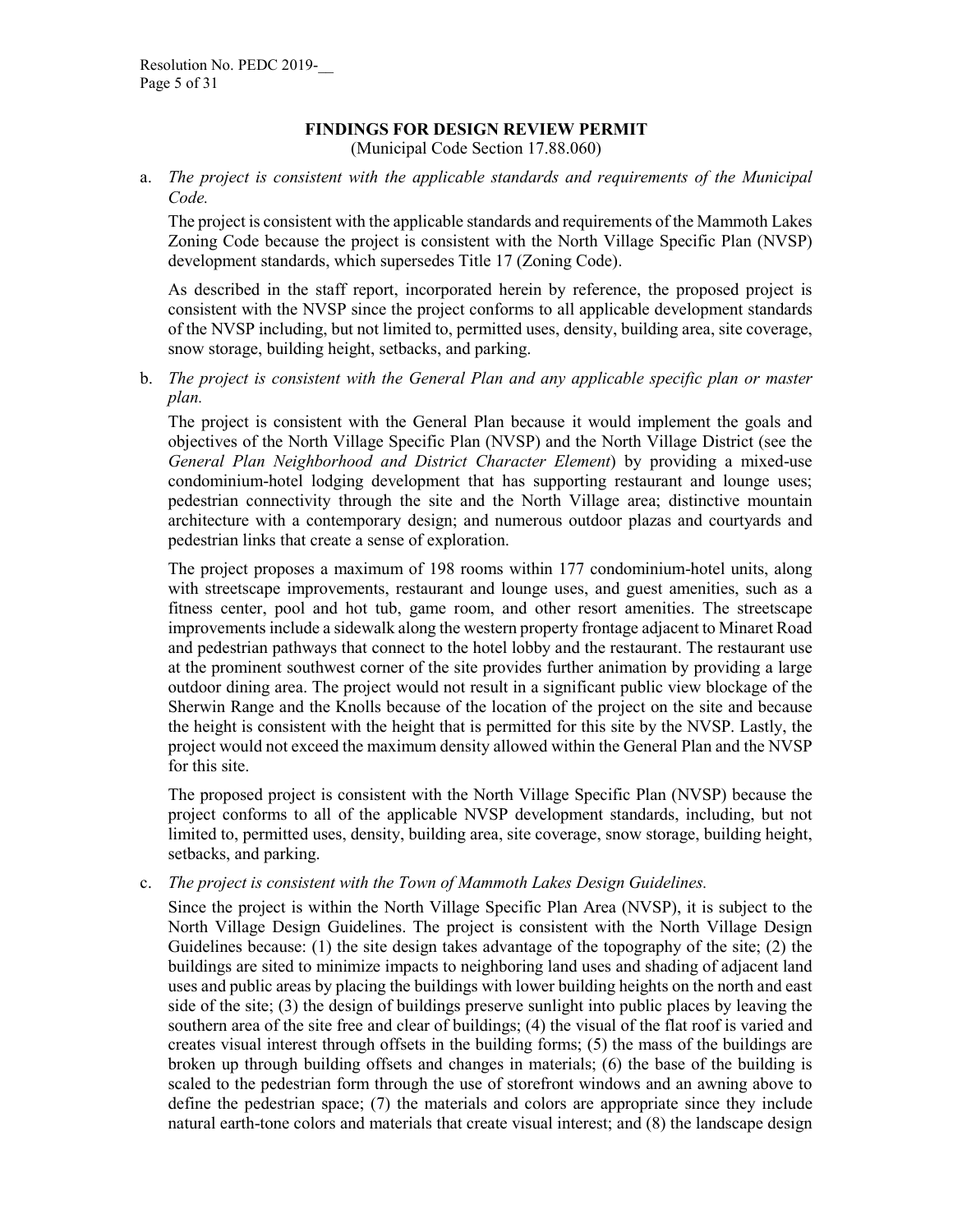proposes the use of native plants and trees and human scaled elements that provide social gathering spaces.

- d. *The project is consistent with the following additional Design Criteria (Zoning Code §17.88.050):*
	- 1. The site design and building design elements combine together in an attractive and visually cohesive manner that is compatible with and complements the desired architectural and/or aesthetic character of the North Village Specific Plan (NVSP) area and a mountain resort community. The General Plan discourages architectural monotony, and the proposed building would have a unique contemporary design that is expressive of the mountain character and appropriate to the area. The project would encourage pedestrian activity in the area through additional sidewalk areas, outdoor dining, and other pedestrian scaled elements such as the various courtyards and seating areas. The project would promote compatibility among neighboring uses by siting the buildings with a lower maximum height along the northern and eastern property lines adjacent to the neighboring hotel and residential uses.
	- 2. The proposed project includes streetscape improvements, including landscaping, a new sidewalk, and outdoor restaurant seating, that are consistent with the desired pedestrianoriented character of the North Village Specific Plan (NVSP) area.
	- 3. The proposed project includes 201 parking spaces (187 spaces in the understructure parking garage, 9 oversized vehicles parking spaces along the northern driveway ramp, and 5 surface parking check-in stalls), which exceeds the number of parking spaces required and includes valet parking to maximize efficiency of the understructure parking garage. Access to the parking garage will not be visible from off-site public places and will be located on the north side of the site. Conflicts between vehicles and pedestrians and cyclists will be prevented since only one curb cut is proposed for the site. The heat-island effect will be minimal since the site has minimal surface parking lots and includes large landscaped areas. The project will be required to comply with all stormwater management requirements of the Town and the State.
	- 4. The proposed project will include attractive lighting that complements the building architecture and is required to comply with the Town Outdoor Lighting Regulations and be down-directed and shielded.
	- 5. The proposed project landscaping will be required to comply with the Town's and the State's Water Efficient Landscape Ordinance and the North Village Specific Plan (NVSP) Landscape Design Guidelines. The landscaping is designed to help relate the buildings to the surrounding landscape and enhance the architectural character. The conceptual landscape plan was reviewed as part of this project and a final landscape plan will be required prior to building permit issuance.
- e. *The project is consistent with any approved tentative map, use permit, variance, or other planning or zoning approval that the project required.*

The project is consistent with all other planning approvals required for the project since the design review permit is being processed concurrently with the vesting tentative tract map and use permit, and therefore, will be consistent with those approvals.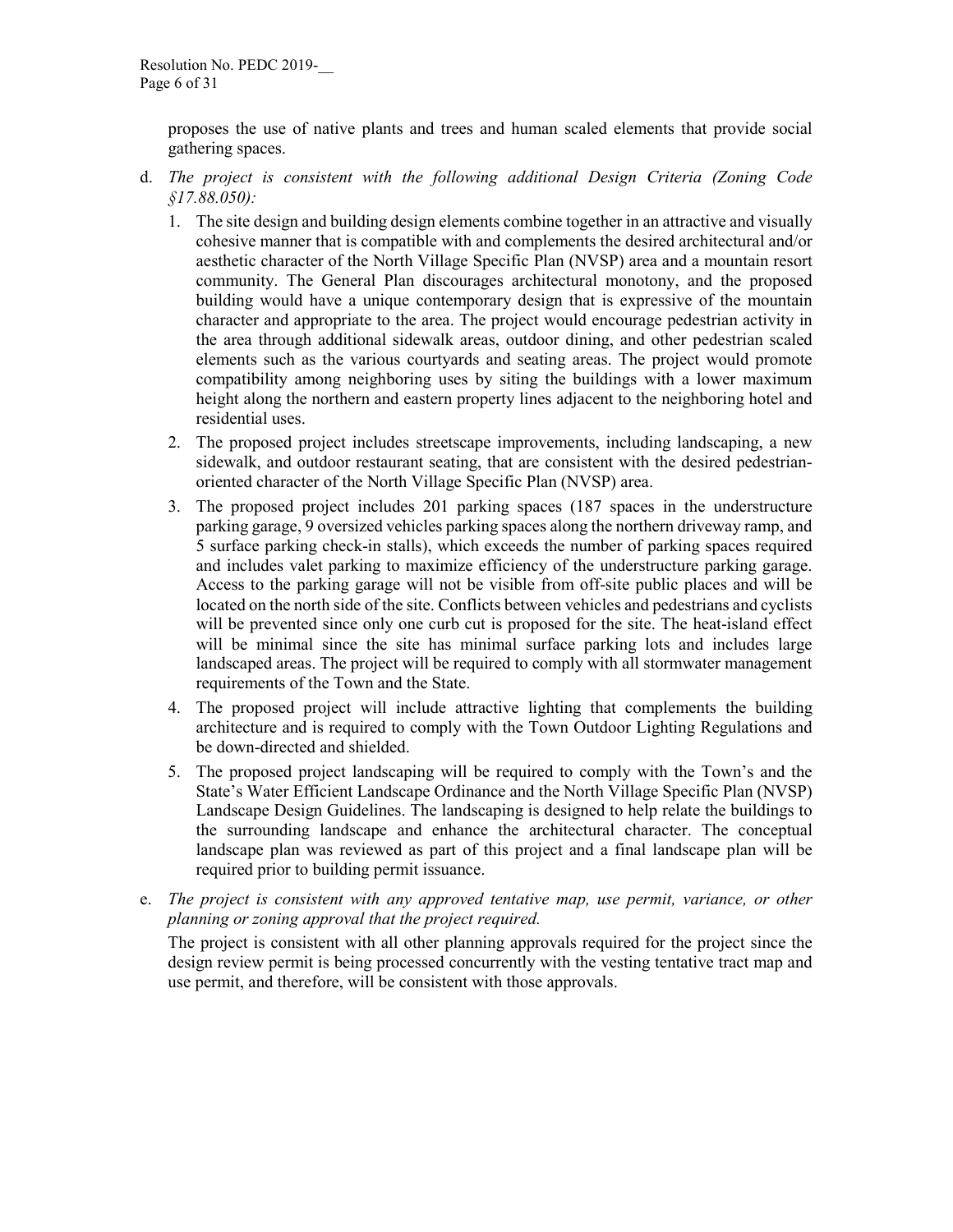#### 3. **SUBDIVISION MAP ACT FINDINGS.** (State Map Act §66474)

a. *The proposed map is consistent with applicable general and specific plans.*

The proposed map is consistent with applicable General and Specific Plans as specific in Section 65451 of the Subdivision Map Act because it would implement the goals and objectives of the North Village District and the North Village Specific Plan (NVSP) by providing a mixeduse condominium-hotel lodging development that has supporting restaurant and lounge uses; pedestrian connectivity through the site and the North Village area; distinctive mountain architecture with a contemporary design; and numerous outdoor plazas and courtyards and pedestrian links that create a sense of exploration.

The project proposes a maximum of 198 rooms within 177 condominium-hotel units, along with streetscape improvements, restaurant and lounge uses, and guest amenities, such as a fitness center, pool and hot tub, game room, and other resort amenities. The streetscape improvements include a sidewalk along the western property frontage adjacent to Minaret Road and pedestrian pathways that connect to the hotel lobby and the restaurant. The restaurant use at the prominent southwest corner of the site provides further animation by providing a large outdoor dining area. The project would not result in a significant public view blockage of the Sherwin Range or the Knolls, as evidenced in the photo simulations. For the Sherwins, the photo simulations show that the only vantage point where the views of the Sherwins will be slightly changed by the project occurs from Minaret Road adjacent to the Alpenhof Lodge and the views along the remainder of the corridor from Forest Trail to Main Street will be unaffected and this slight change is considered insignificant since it only affects the view of the foothills and not the main ridgeline. For the Knolls, the photo simulations should that there will be no changes to the public views of the Knolls as a result of the project. Lastly, the project would not exceed the maximum density allowed within the General Plan and the NVSP for this site.

The proposed project is consistent with the North Village Specific Plan (NVSP) because the project conforms to all of the applicable NVSP development standards, including, but not limited to, permitted uses, density, building area, site coverage, snow storage, building height, setbacks, and parking.

b. *The design or improvement of the proposed subdivision is consistent with applicable general and specific plans.*

The design and improvements of the subdivision are consistent with the applicable General and Specific Plan because the proposed condominium-hotel project would be consistent with the standards of the North Village Specific Plan (NVSP). The NVSP development standards implement the goals and policies of the Town's General Plan because the NVSP supersedes the Municipal Code zoning requirements. The project would provide a mixed-use condominium-hotel lodging development that has supporting restaurant and lounge uses; pedestrian connectivity through the site and the North Village area; distinctive mountain architecture with a contemporary design; and numerous outdoor plazas and courtyards and pedestrian links that create a sense of exploration.

Furthermore, the project is consistent with the North Village Specific Plan (NVSP) because the project conforms to the NVSP development standards, including, but not limited to, permitted uses, density, building area, site coverage, snow storage, building height, setbacks, and parking. The project is consistent with the North Village Design Guidelines because: (1) the site design takes advantage of the topography of the site; (2) the buildings are sited to minimize impacts to neighboring land uses and shading of adjacent land uses and public areas by placing the buildings with lower building heights on the north and east side of the site; (3) the design of buildings preserve sunlight into public places by leaving the southern area of the site free and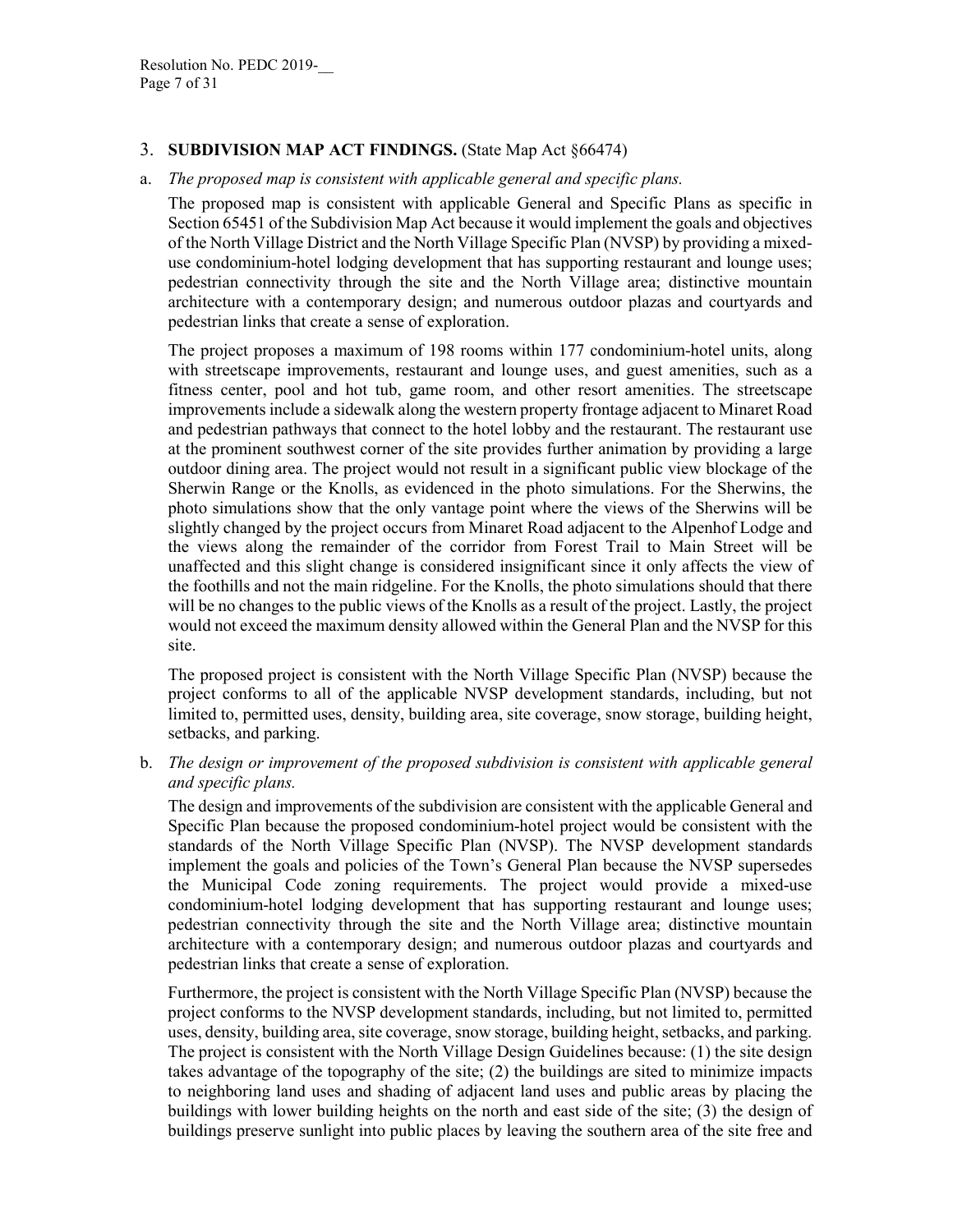clear of buildings; (4) the visual of the flat roof is varied and creates visual interest through offsets in the building forms; (5) the mass of the buildings are broken up through building offsets and changes in materials; (6) the base of the building is scaled to the pedestrian form through the use of storefront windows and an awning above to define the pedestrian space; (7) the materials and colors are appropriate since they include natural earth-tone colors and materials that create visual interest; and (8) the landscape design proposes the use of native plants and trees and human scaled elements that provide social gathering spaces.

c. *The site is physically suitable for the type of development.*

The site is physically suitable for this type of development because the project is consistent with the intended uses for the site as specified in the North Village Specific Plan (NVSP) and the project complies with the density standards as specified in the NVSP for the subject site and evaluated in the certified Subsequent Program Environmental Impact Report for the 1999 North Village Specific Plan Amendment project (1999 SPEIR) (SCH #99-092082).

d. *The site is physically suitable for the proposed density of development.*

The site is physically suitable for the proposed density of development because the maximum density proposed for the site is 198 rooms, which is consistent with the allowable density for the site as specified in the NVSP and evaluated in the certified Subsequent Program Environmental Impact Report for the 1999 North Village Specific Plan Amendment project (1999 SPEIR) (SCH #99-092082).

e. *The design of the subdivision or the proposed improvements are not likely to cause substantial environment damage or substantially and avoidably injure fish or wildlife or their habitat.*

The design of the subdivision is not likely to cause substantial environment damage or substantially injure fish or wildlife because the project is not located within an environmentally sensitive area and the certified Subsequent Program Environmental Impact Report for the 1999 North Village Specific Plan Amendment project (1999 SPEIR) (SCH #99-092082) found all impacts to biological resources would be less than significant.

f. *The design of the subdivision and types of improvements is not likely to cause serious health problems.* 

The design of the subdivision is not likely to cause serious public health problems since the required mitigation measures from the certified Subsequent Program Environmental Impact Report for the 1999 North Village Specific Plan Amendment project (1999 SPEIR) (SCH #99- 092082) reduce health-related impacts to a less than significant level and no evidence has been submitted during the planning review process to indicate that the development would cause any serious public health problems. All necessary public services are currently provided, or can be extended to, the site to assure health and safety for those individuals occupying and using the site facilities.

g. *The design of the subdivision and the type of improvements will not conflict with easements, acquired by the public at large, for access through or use of, property within the proposed subdivision.* 

The design of the subdivision will not conflict with easements, acquired by the public at large, for access through or use of, property within the proposed subdivision since all easements are shown on the tentative map or are required through the conditions of approval, and the property has access to Minaret Road which has a standard street alignment and width and an easement will be granted to the public for use of the new sidewalk that will be adjacent to Minaret Road along the western property frontage. All utilities, and their easements, are currently in place on, or can be extended to, the property and the proposed subdivision will not impact upon adjacent property easements and/or common areas shared among condominium owners.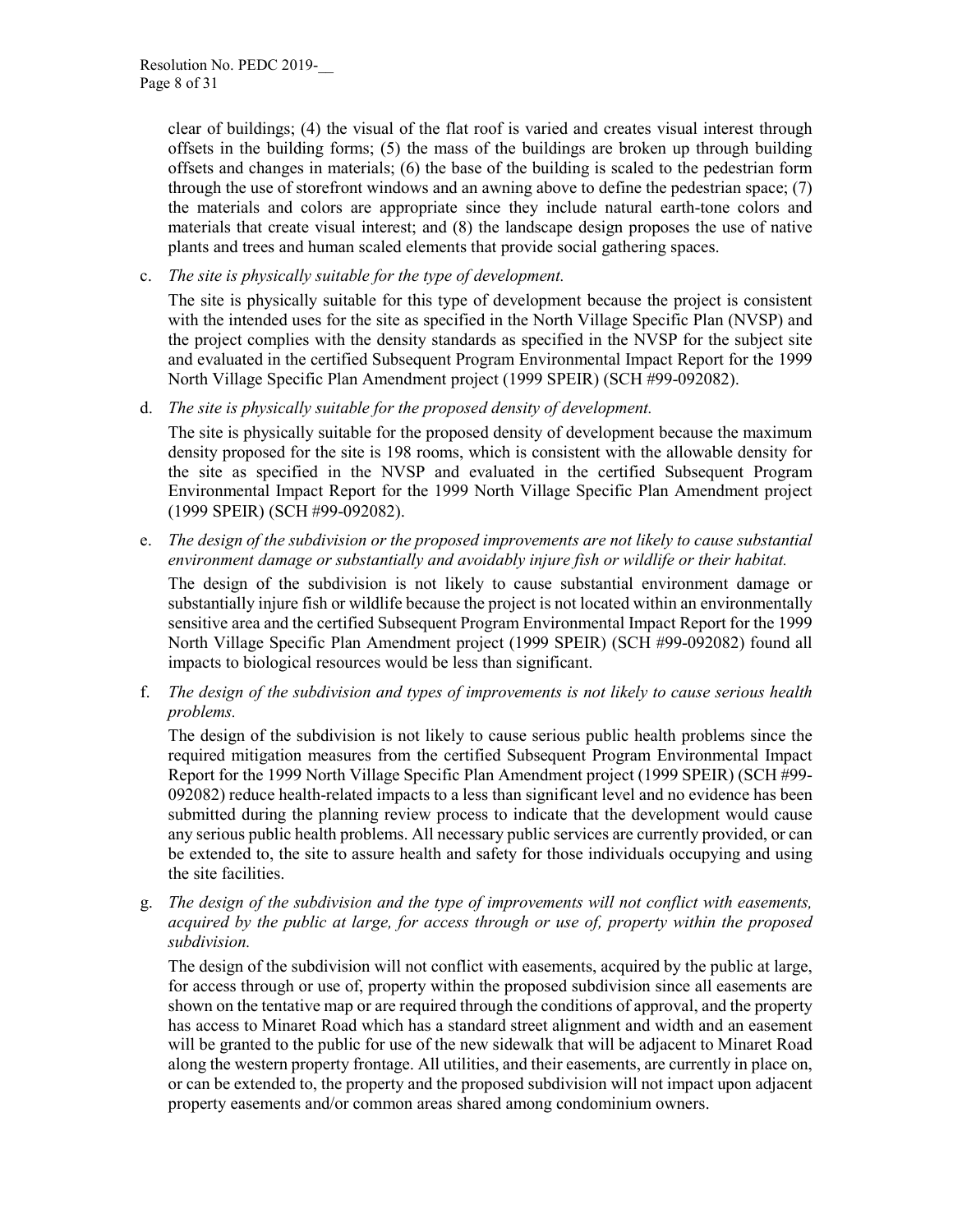#### **SECTION 2. PLANNING AND ECONOMIC DEVELOPMENT COMMISSION ACTIONS.**

The Planning and Economic Development Commission hereby takes the following actions:

- 1. Finds that the previously certified Subsequent Program Environmental Impact Report for the 1999 North Village Specific Plan Amendment project (1999 SPEIR) (SCH #99-092082) adequately covered all of the potential environmental impacts of the Yotelpad project and no new or increased environmental impacts are expected to occur as a result of the project and that no new environmental compliance document is required pursuant to CEQA Guidelines §15168[c][2]; and
- 2. Approves the Yotelpad project consisting of Vesting Tentative Tract Map 18-003, Use Permit 18-005, and Design Review 18-006 subject to the following conditions:

#### (SEE EXHIBIT "A"); and

3. Directs staff to file a Notice of Determination.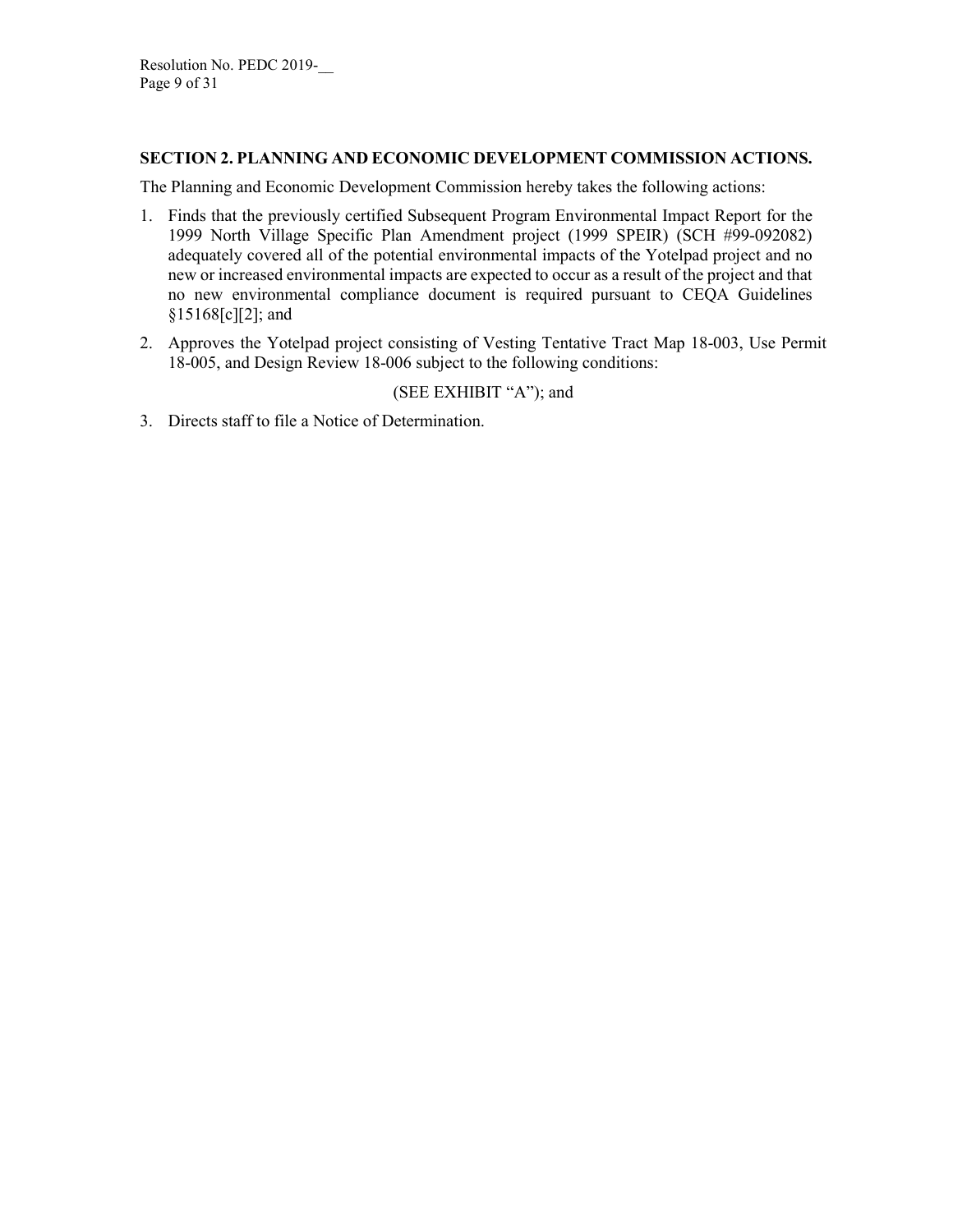Resolution No. PEDC 2019-\_\_ Page 10 of 31

**PASSED AND ADOPTED** this 15<sup>th</sup> day of May 2019, by the following vote, to wit:

AYES:

NAYS: ABSENT: ABSTAIN:

ATTEST:

Sandra Moberly, Michael Vanderhurst Community and Economic Development Chair of the Mammoth Lakes Planning Director and Economic Development

Commission

**NOTE:** This action is subject to Chapter 17.104 of the Municipal Code, which specifies time limits for legal challenges.

 $\_$  , and the contribution of the contribution of  $\_$  . The contribution of  $\_$  , and  $\_$  , and  $\_$  , and  $\_$ 

I, Chris Heinrich, am the authorized signatory for RePlay Destinations, the applicant, and I do hereby attest that I have read, and agree to, the conditions of approval stipulated within this Resolution.

Chris Heinrich Date RePlay Destinations (Notary Required)

\_\_\_\_\_\_\_\_\_\_\_\_\_\_\_\_\_\_\_\_\_\_\_\_\_\_\_\_\_\_\_\_\_\_\_\_\_\_

I, Paul Jorgensen, am the authorized signatory for One Mammoth, LLC, the property owner, and I do hereby attest that I have read, and agree to, the conditions of approval stipulated within this Resolution.

 $\mathcal{L}_\text{max}$  , where  $\mathcal{L}_\text{max}$  and  $\mathcal{L}_\text{max}$  and  $\mathcal{L}_\text{max}$ Paul Jorgensen Date One Mammoth, LLC (Notary Required)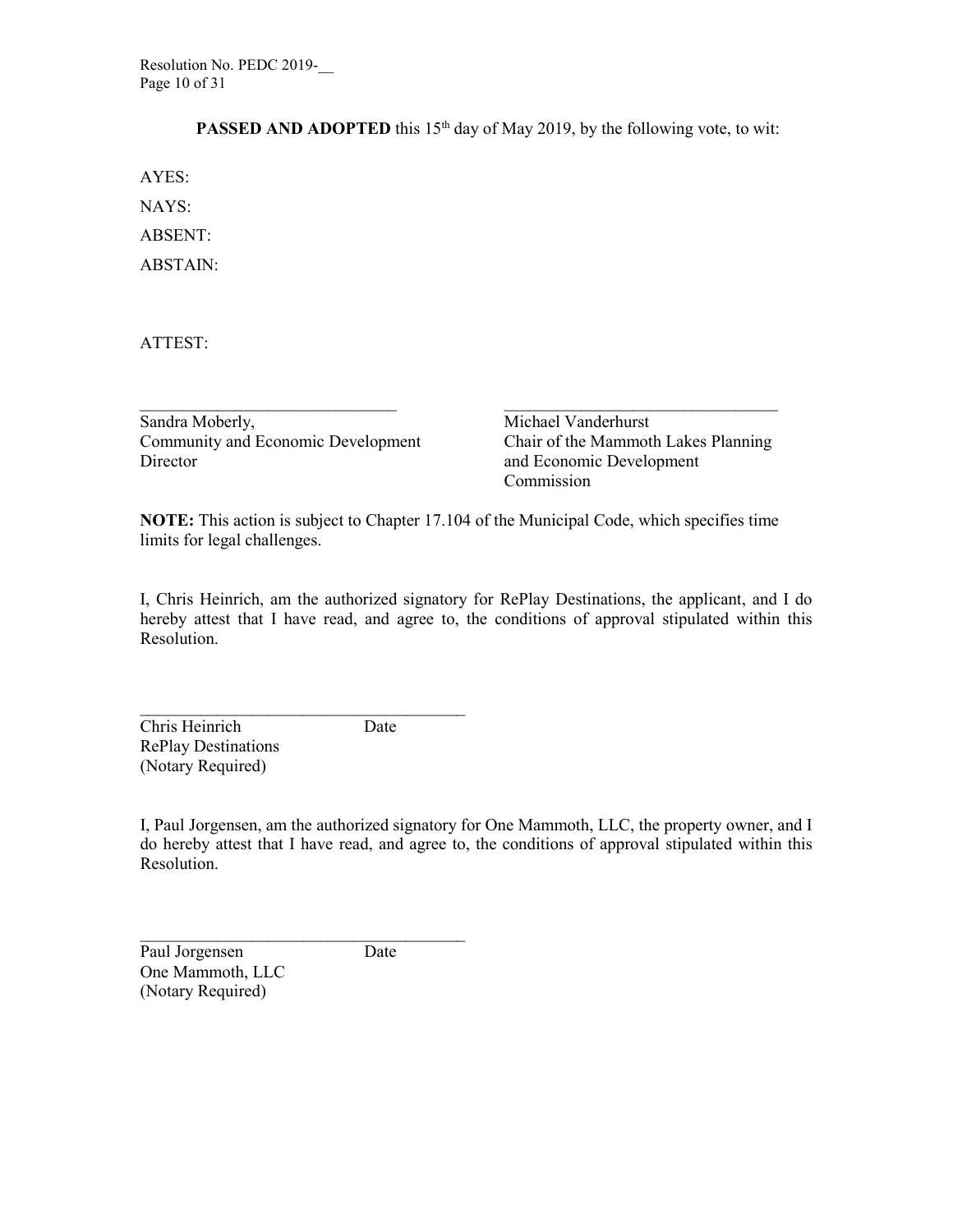#### **EXHIBIT "A" Resolution No. PEDC 2019-Case No. VTTM 18-003, DR 18-006, UPA 18-005**

#### **PLANNING DIVISION CONDITIONS**

#### **STANDARD PLANNING CONDITIONS**

- 1. This approval authorizes the Yotelpad project, a mixed-use condominium-hotel project with 198 bedrooms within 177 units. The units will be under individual ownership and will include 156 studio and 1-bedroom units and 21 two-bedroom townhome units. The project also includes approximately 4,100 square feet of restaurant space, a 1,000 sq. ft. lounge bar area, understructure parking with a minimum of 187 parking spaces (161 stalls and 26 valet stalls), nine (9) oversized vehicle parking spaces along the northern driveway ramp, a surface parking area for guests checking in with five (5) valet parking stalls, and associated owner/guest related amenities (e.g., fitness center, pool and hot tub, game room). The project design and colors shall substantially conform with the project plans dated received by the Town on April 26, 2019 and consisting of Sheets A.1, B.1, C.1-C.2, D.1-D.7, E.1-E.3, F.0-F.3, G.1-G.5, H.1-H.11, J.1-J.4, K.1, and L.1 and the materials boards dated received by the Town on March 25, 2019.
- 2. This permit and all rights hereunder shall automatically terminate unless the site preparation or construction has been commenced within two years after the issuance of this permit and such work is diligently carried on until completion, or an extension of time has been granted in accordance with Municipal Code §17.60.060.B.
- 3. All new improvements constructed on the site shall be in compliance with all Town of Mammoth Lakes, County of Mono, Mammoth Community Water District, the Mammoth Lakes Fire Protection District, the CRWQCB Lahontan District, Great Basin Air Pollution Control District, OSHA, State of California and United States of America laws, statutes, ordinances, regulations, directives, orders, and the like applicable thereto and in force at the time thereof. Any violation of the above may constitute grounds for revocation under Chapter 17.128 of the Mammoth Lakes Municipal Code.
- 4. This resolution of approval, as conditioned herein, shall be recorded for the subject property by the Mono County Recorder's Office to commence the approved use on the property or the issuance of any building permits for new or remodeled structures.
- 5. The site shall be maintained in a neat, clean and orderly manner. All improvements shall be maintained in a condition of good repair and appearance. Outdoor storage of equipment and other materials is prohibited, except as allowed through a temporary construction management plan approved by the Public Works Director.
- 6. Storage of construction materials and equipment off-site shall not be permitted without a permit issued by the Community and Economic Development Department of the Town. Any public or private property altered, damaged or destroyed by site preparation, grading, construction or use shall be restored to its pre-existing condition by the permittee.
- 7. All conditions of this permit shall be met or secured prior to final occupancy approval of any tenant improvements or new structures.
- 8. All uses are subject to review by the Building Official of the Town of Mammoth Lakes and must conform to occupancy ratings of the structures to obtain occupancy.
- 9. Town staff shall have the right to enter the subject property to verify compliance with these conditions. The holder of any permit associated with this project shall make the premises available to Town staff during regular business hours and shall, upon request make records and documents available to Town staff as necessary to evidence compliance with the terms and conditions of this permit.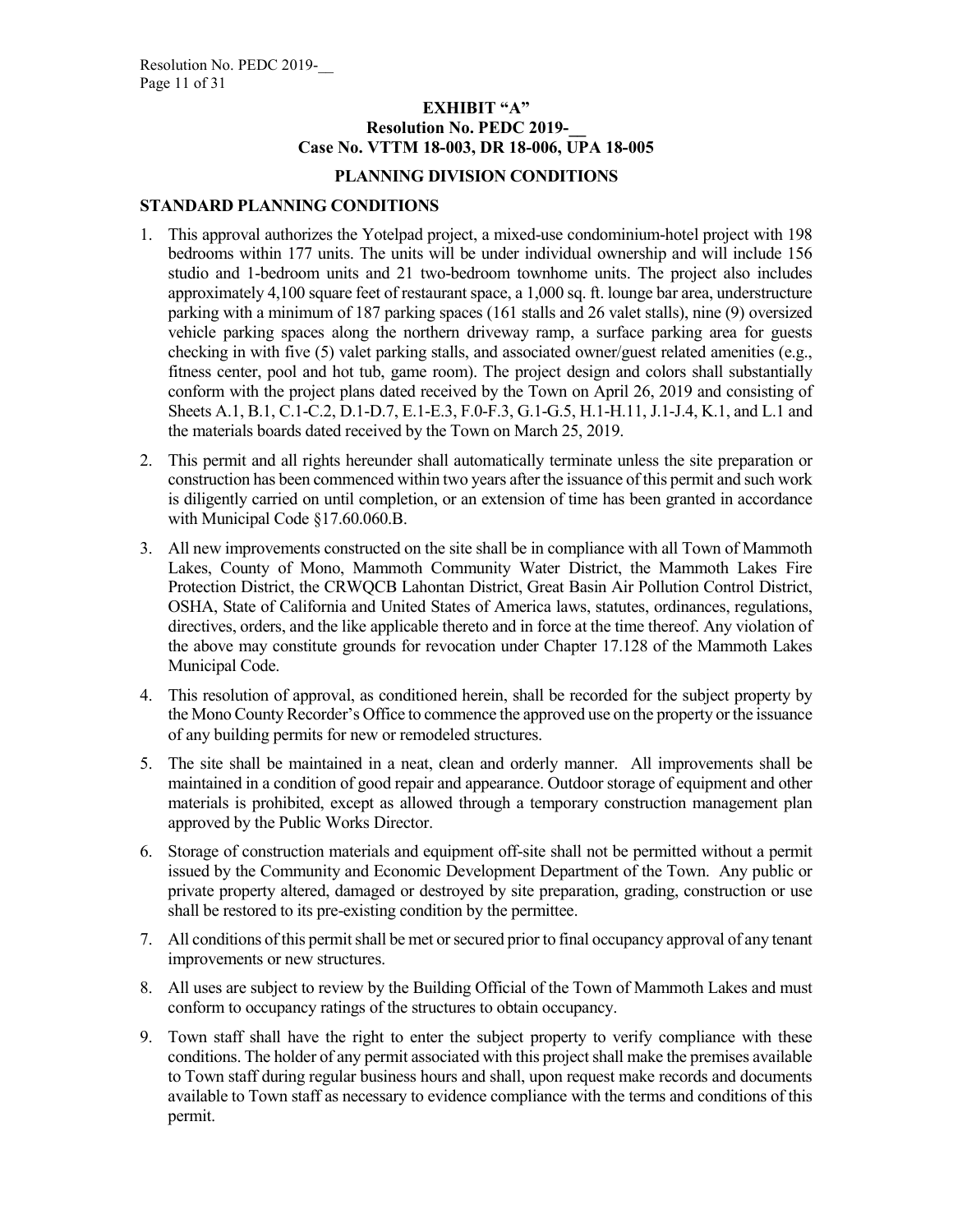Resolution No. PEDC 2019-\_\_ Page 12 of 31

- 10. Prior to the issuance of a building permit, the applicant shall pay all applicable fees as prescribed by ordinance and/or resolution and pay any fees due on this project processing account.
- 11. Where compliance with the conditions of approval or applicant initiated changes to the plans require additional staff review, that review time shall be billed at the Town's established billing rates. Prior to the issuance of a building or grading permit, the applicant shall pay all outstanding costs for the processing of this application.
- 12. The approved site and building plans shall be adhered to and maintained for the duration of the permit.
- 13. This action may be appealed to the Town Council within fifteen (15) calendar days from the date of Planning and Economic Development Commission approval in accordance with Municipal Code Chapter 17.104.
- 14. Prior to receipt of a grading or building permit, the applicant shall obtain a secondary source permit or letter of exemption from the Great Basin Unified Air Pollution Control District.
- 15. The applicant shall defend, indemnify, and hold harmless the Town and its agents, officers, and employees from any claim, action, or proceeding against the Town and its agents, officers, or employees to attack, set aside, void, or annul, an approval of the Town, advisory agency, appeal board, or legislative body concerning this approval. The Town shall promptly notify the applicant of any claim, action, or proceeding and shall cooperate fully in the defense.
- 16. Pursuant to Government Code Section 66474.9 the subdivider shall defend, indemnify, and hold harmless the Town and its agents, officers, and employees from any claim, action, or proceeding against the Town and its agents, officers, or employees to attack, set aside, void, or annul, an approval of the Town, advisory agency, appeal board, or legislative body concerning this approval, which action is brought within the time period provided for in Government Code Section 66499.37. The Town shall promptly notify the subdivider of any claim, action, or proceeding and shall cooperate fully in the defense.
- 17. In consideration of the Town's Vision Statement requiring a de-emphasis of the use of the automobile, occupancy and mode of travel expectations and to mitigate the impacts of the project on air quality as required by CEQA, the applicant and the owners association, if formed, shall submit a petition to be annexed into the Transit and Transportation Fee Community Facility District (CFD 2013-03) and pay all fees associated with the annexation process prior to final map approval by staff. CFD 2013-03 shall be referenced in the project CC&Rs, as well as in any disclosure documents required by the California Department of Real Estate for the project.
- 18. All exterior lighting shall comply with Chapter 17.36.030 of the Town of Mammoth Lakes Municipal Code, Exterior Lighting. Exterior light fixtures having a total of over 400 lumens of output shall be equipped with shields that extend below the horizontal plane of the light source to direct the light downward onto the structure or surrounding grounds. Accent lighting is permitted as described in Municipal Code Section 17.36.030.F.6. This shall be verified prior to issuance of a certificate of occupancy.
- 19. The project shall comply with the Guidelines for Erosion Control in the Mammoth area. This shall include submittal of a Report of Waste Discharge, if applicable.
- 20. A valid building permit and a permit from the Mammoth Lakes Fire Protection District are required before any building can begin on-site.
- 21. Water and sewer improvements require a construction permit from Mammoth Community Water District. Prior to the Town authorizing any construction, the applicant shall obtain water and sewer permits from Mammoth Community Water district and pay applicable fees to the District.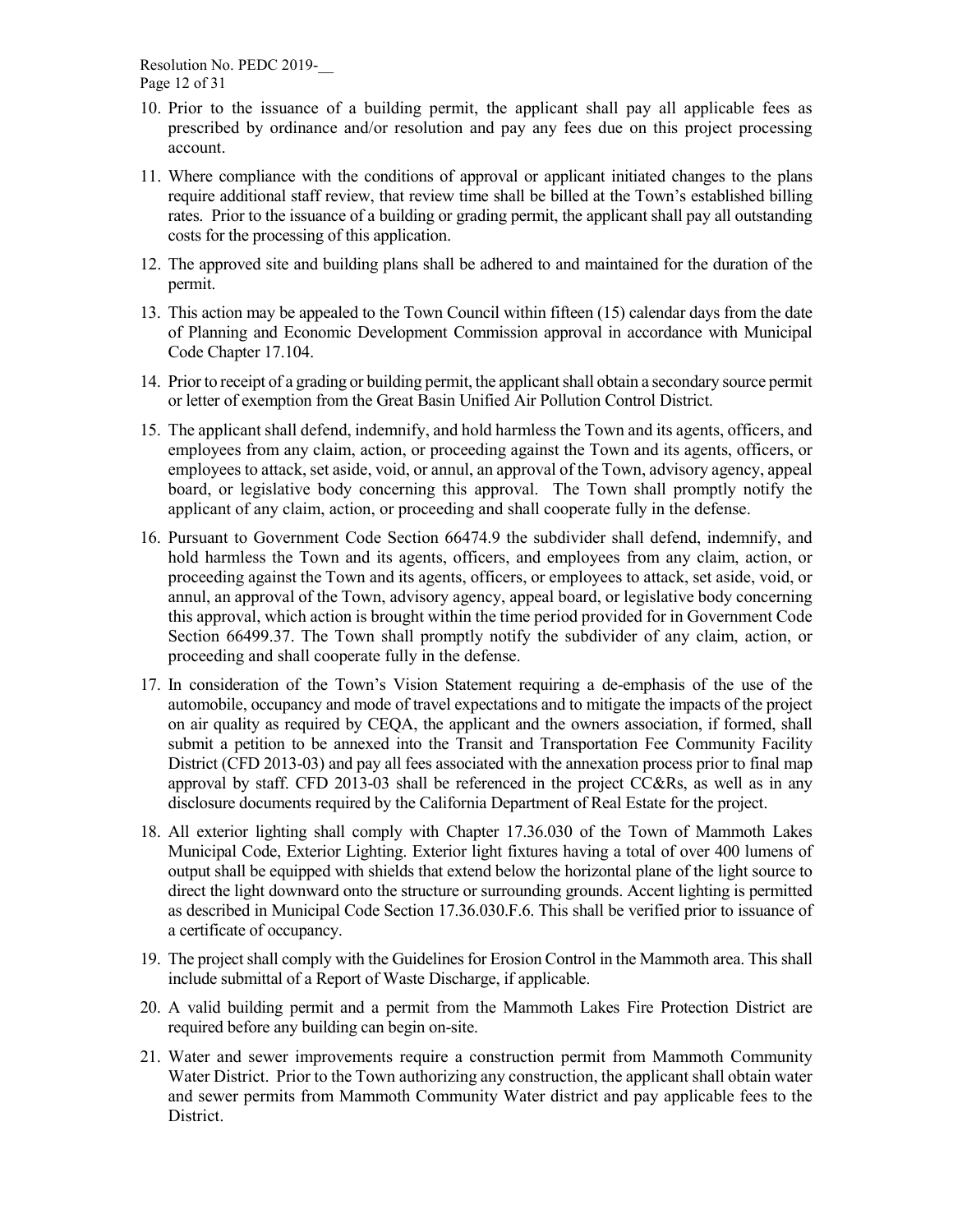Resolution No. PEDC 2019-\_\_ Page 13 of 31

- 22. New or changed improvements, exterior illumination, elevations, designs, materials, or colors shall conform to the adopted Design Guidelines of the Town of Mammoth Lakes and will require review and approval from the Town of Mammoth Lakes Community and Economic Development Department or Planning and Economic Development Commission pursuant to Municipal Code Chapter 17.88.
- 23. A certificate of occupancy is required for all future tenant improvements within the subject structure. Tenant improvements shall identify occupancy separation requirements, disabled access requirements and compliance with all applicable building, electrical, plumbing, and fire code requirements.
- 24. Zoning entitlement conditions of approval shall be printed verbatim on all of the working drawing sets used for issuance of building permits (architectural, structural, electrical, mechanical, and plumbing) and shall be referenced in the index.
- 25. Roof vents, exhaust, pipes, and flues shall be combined and/or collected together on slopes of roof out of public view to the greatest extent possible.
- 26. Developers of residential properties shall include a disclosure statement indicating that Mammoth Lakes is an area of habitat for mountain lions, which indicates a potential risk, particularly to small children and pets (General Plan Mitigation Measures 4.3-1).

#### **SPECIAL PLANNING CONDITIONS**

- 27. The affordable housing requirements for this project shall be mitigated through compliance with the Housing Ordinance in effect at the time of building permit submittal. The subject property was assigned 40.41 Full-Time Equivalent Employee (FTEE) credits via a previous Implementation Agreement and Assignment of Credits and pursuant to the Town's Housing Ordinance, these credits can be used to satisfy the affordable housing requirements for this project. The value of the credits shall be established by a Town Council policy and the number of credits used for the proposed project will be dependent on the Town Council fee value policy that is in effect at the time of building permit submittal.
- 28. Notwithstanding any other possible configurations or calculations, for purposes of determining the affordable housing impact mitigation requirements for this project, the base density of the project shall be assumed to be 125 "rooms," with a room being equal to a key (*A key is defined as a separately lockable lodging room or portion of a lodging room*).

The remaining 73 rooms are considered to be density bonus that was provided in exchange for 4.41 acres of unimproved property that was ultimately developed with affordable housing (i.e., Aspen Village Apartments) and those 73 rooms are exempt from the affordable housing impact mitigation requirements pursuant to the 2007 Implementation Agreement that is associated with the subject property.

- 29. The project shall comply with all applicable mitigation measures from the Subsequent Program Environmental Impact Report for the 1999 North Village Specific Plan Amendments. The applicable mitigation measures are included as conditions of project approval.
- 30. The project shall meet the requirements of Municipal Code Chapter 17.40 (Water Efficient Landscape Regulations), including the Landscape Documentation Package. A final landscape and irrigation plan shall be submitted to, and approved by, the Community and Economic Development Department prior to building permit issuance. Said landscape and irrigation plan shall substantially conform to the preliminary landscape plan approved by the Planning and Economic Development Commission. All landscape plantings shall be maintained in a healthy and growing condition at all times (as applicable for the season) and individual plants shall be replaced if they become diseased or die. Landscaping and irrigation systems within the public right-of-way within or adjacent to the project area shall be maintained by the property owner, with the exception of benefit assessment district areas.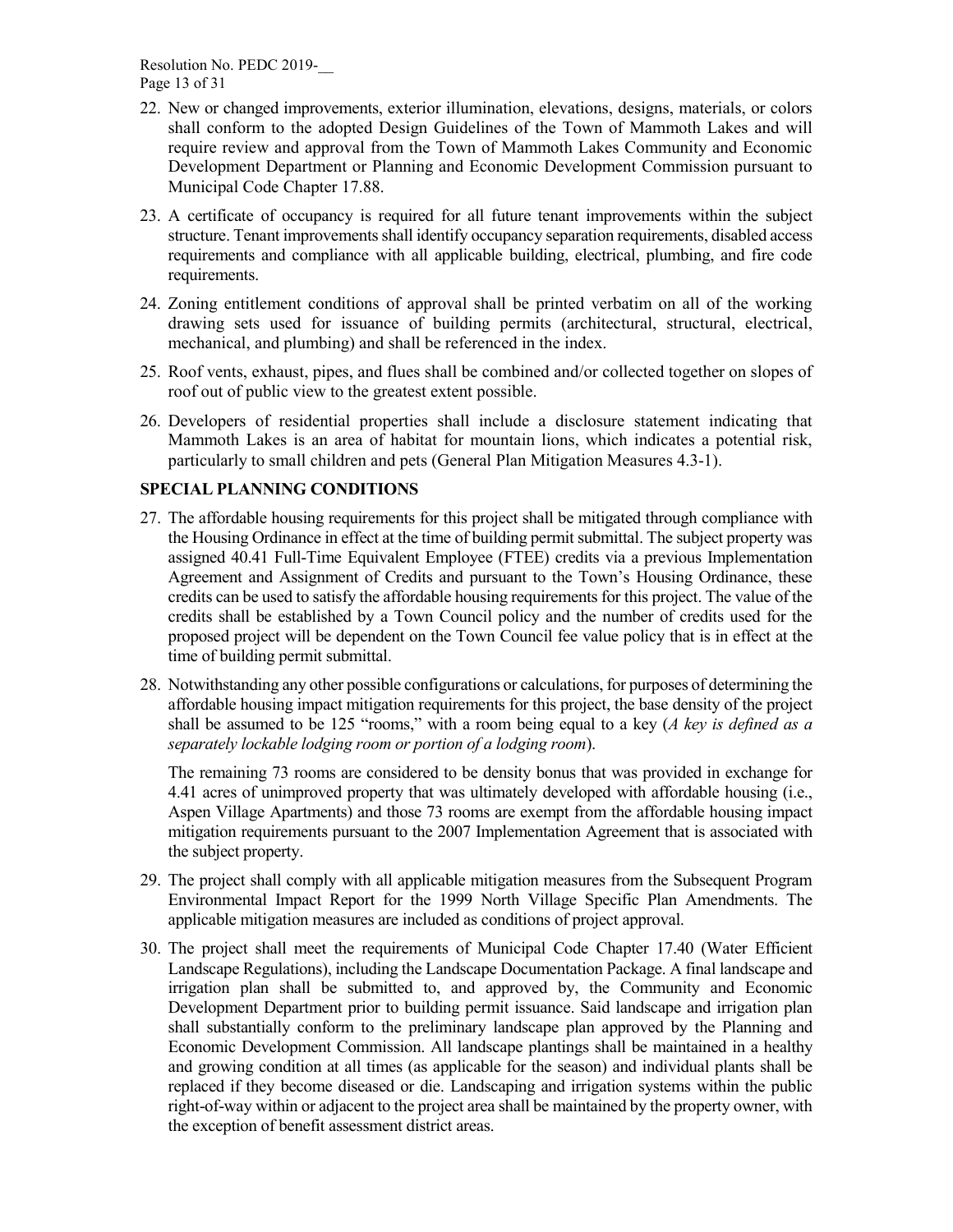Pursuant to the North Village Specific Plan, all trees greater than 12 inches dbh (diameter at breast height) that are required to be removed due to improvements, shall be replaced on a one-to-one basis either on-site or on an off-site approved by the Community and Economic Development Director. Trees recommended for removal based on health, overstock, etc. by a qualified professional are not required to be replaced. Trees used for revegetation and landscaping purposes shall be a minimum size of 2-inch caliper. Selective use of smaller native trees may be permitted. Shrubs used for revegetation and landscaping purposes shall be a minimum size of 2-gallon container category. If trees larger than 2-inch caliper are used, the total number of replacement trees may be reduced, subject to approval by the Community and Economic Development Director.

- 31. Prior to building permit issuance for the first condominium structure, the applicant shall submit a delivery operational plan that addresses all delivery vehicle parking and unloading, including large trucks. The plan shall require all deliveries to occur off of Minaret Road either in the 'Delivery Truck Parking' area located on the north side of the property or within the porte-cochere/valet parking area. At no time shall any delivery vehicle be parked and unloaded on Minaret Road or within the State right-of-way. This shall be reviewed and approved by the Community and Economic Development Department and the Public Works Department prior to the issuance of the building permit for the first condominium structure. The Town shall enforce the terms of the delivery operations plan through code compliance efforts.
- 32. Prior to issuance of a certificate of occupancy for the project, all required vehicle parking shall be reviewed and approved by the Community and Economic Development Department and the Public Works Department for compliance with the North Village Specific Plan requirements and the Town's Public Works Standards. At a minimum, there shall be 201 vehicle parking spaces with a minimum parking space size of 9-feet x 18-feet (161 stalls, 26 valet stalls, 9 exterior oversize vehicle parking stalls, and 5 check-in stalls). The valet parking stalls within the parking garage are not required to be striped, but evidence shall be provided that there is adequate space for the stalls and drive aisle to coexist.
- 33. Prior to issuance of a certificate of occupancy for the project, bicycle parking shall be reviewed and approved by the Community and Economic Development Department and installed/operational. Pursuant to Municipal Code §17.44.090.A, the project shall provide bicycle parking at a minimum rate of 0.2 bicycle parking spaces per hotel unit for a minimum of 35 spaces (177 units  $x = 0.2 = 35.4$  spaces). Of those 35 spaces, 15% are required to be for short-term use (generally less than 8 hours) and 85% are required to be for long-term use (generally all day, overnight, or seasonally). The winter ski storage area within the parking structure is permitted to be used as long-term bicycle storage during the summer months.
- 34. At a minimum, valet attendants shall be available during the hours of 6:00 a.m. to 11:00 p.m. Sunday through Thursday and 6:00 a.m. to 12:00 a.m. Friday and Saturday. This shall be included in the CC&Rs for the project, which shall be reviewed and approved by the Community and Economic Development Department and Public Work Department prior to the approval of the final map.
- 35. As required by the North Village Specific Plan (NVSP), the applicant shall comply with NVSP Housing Policy #3 that prohibits construction workers who reside outside of Mono or Inyo County to be housed in the RMF-1 zoning district. Documentation of the provision of housing for contractor employees shall be provided to the Town, upon request.
- 36. Since the project is proposed to be a condominium-hotel, the condominium-hotel floor plans and uses shall substantially conform with those shown in the plans approved by this Resolution, and shall meet the 'Hotel and Motel Requirements' described in Municipal Code §17.52.120.D.2. Evidence of compliance with the Hotel and Motel requirements shall be reviewed and approved by the Community and Economic Development Department prior to issuance of a certificate of occupancy. Project CC&Rs shall allow transient rentals and shall be reviewed and approved by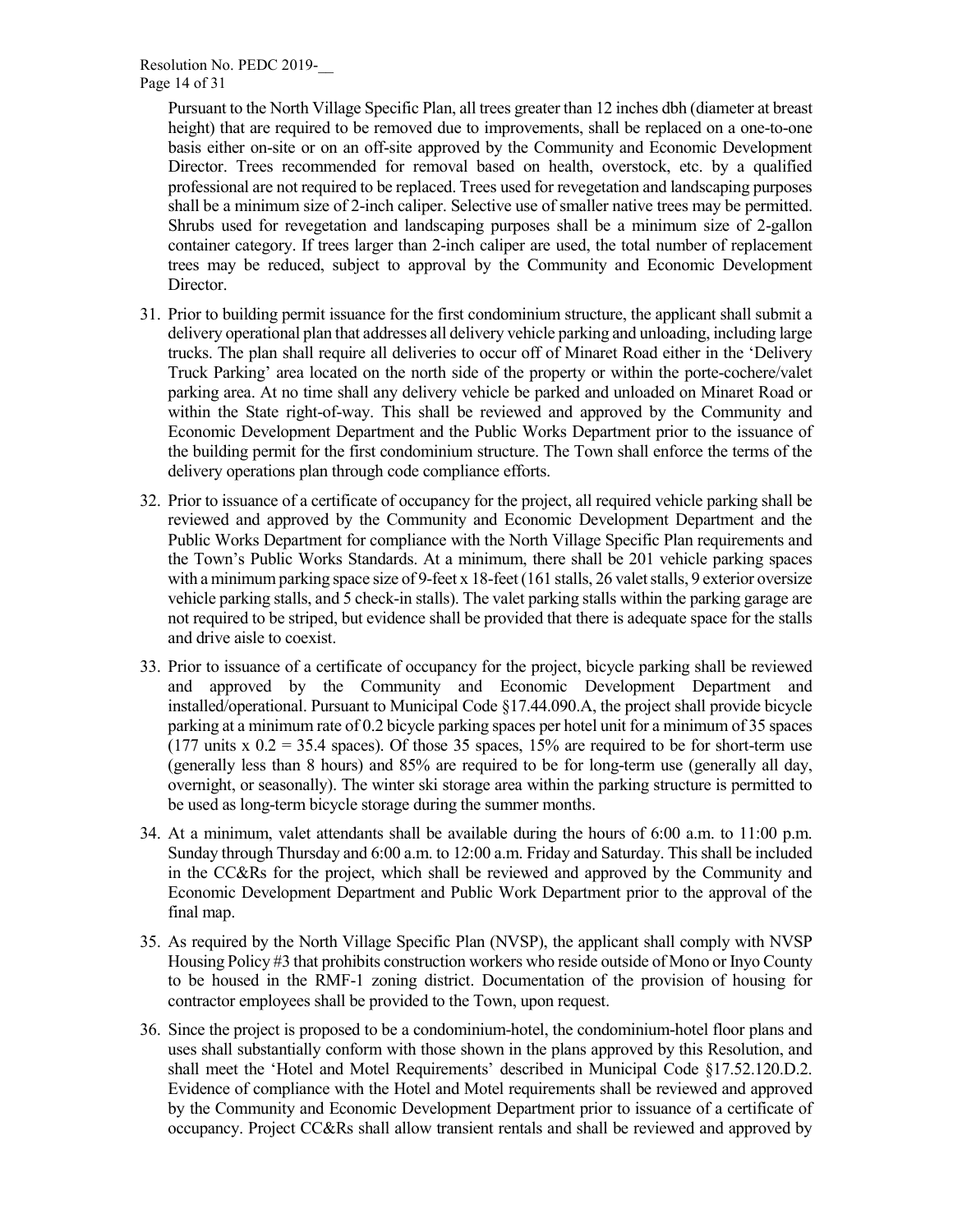Page 15 of 31

the Community and Economic Development Department prior to approval of the final map.

- 37. A minimum separation of nine feet (9') pursuant to Town Standard 116 shall be maintained between the pavement within the understructure parking garage and any obstructions above (i.e., ceilings, piping, signs, plumbing, fixtures, etc.). Depending on the slope of the transition lane, an increased clearance may be required along the ramp transition lane pursuant to Town Standard 116. Clearance for head-in parking adjacent to walls may have reduced clearance to five feet (5') over the "hood" area to allow for mechanical/electrical facilities and equipment.
- 38. Pursuant to Mitigation Measure 5.3-3c from the 1999 SPEIR (see attached Mitigation Measures), the project shall use minimally reflective glass and all of the window glazing shall meet the performance standards of HP Sun II, or equivalent, low-e factory installed gray tinted glass in order to reduce reflectivity. All interior lights shall be "ambient" lighting with the fixtures directed upwards onto the walls and ceilings so as not to be directly visible through windows. Canned, recessed lights should not be visible through the windows from outside of the building or off-site.
- 39. Sign permits are required prior to installation of any signage, and all signage shall comply with Municipal Code Chapter 17.48 (Signs) and the Town's Design Guidelines. The monument sign will require approval from the Planning and Economic Development Commission Design Committee. Depending on the number and sign of the signs, a Master Sign Program may be required. The Master Sign Program will require subsequent review from the Community and Economic Development Department and approval form the Planning and Economic Development Commission.
- 40. The restaurant may be open to the public and exterior signage for the restaurant is allowed, provided the signage complies with the requirements in Condition of Approval #39. A sign permit will be required prior to installation of any signage for the restaurant, and all signage shall comply with Municipal Code Chapter 17.48 (Signs) and the Town's Design Guidelines. If a Master Sign Program is required, signage for the restaurant shall be included in said Master Sign Program.
- 41. The exterior trash enclosure shown on the plans for the northwest corner of the site shall be improved with a concrete slab and be constructed of materials and roofing compatible with that of the buildings and have an appearance that is architecturally compatible with that of the buildings. The enclosure shall be large enough to allow for the dumpster to be fully enclosed within the structure. All trash enclosures, receptacles, and food storage areas shall be animal resistant. A gated enclosure is strongly encouraged. The final location of the trash enclosure shall be reviewed and approved by the Town's Community and Economic Development Department and Public Works Department and Mammoth Disposal prior to building permit issuance.

The dumpster shall only be placed outside of the parking garage on days that trash pickup is scheduled and shall be placed back in the parking garage directly after trash pick-up. The Town shall enforce this through code compliance efforts.

- 42. Since the proposed building height is within two-feet of the maximum building height permitted, a building height certificate completed by a licensed land surveyor will be required prior to 1st floor joist inspection and roof framing inspection.
- 43. Pursuant to the Federal Migratory Bird Treaty Act and California Fish and Game Code Sections 3503 and 3503.5, it is unlawful to take, possess, or needlessly destroy the nest or eggs of any bird or bird-of-prey, except as otherwise provided by FGC or any regulation made pursuant thereto. Completion of a nesting bird survey by a biologist with relevant qualifications within three days of initiation of site disturbance is recommended for projects that have the potential to disturb suitable nesting habitat, which may include riparian vegetation, mature trees, snags, and structures.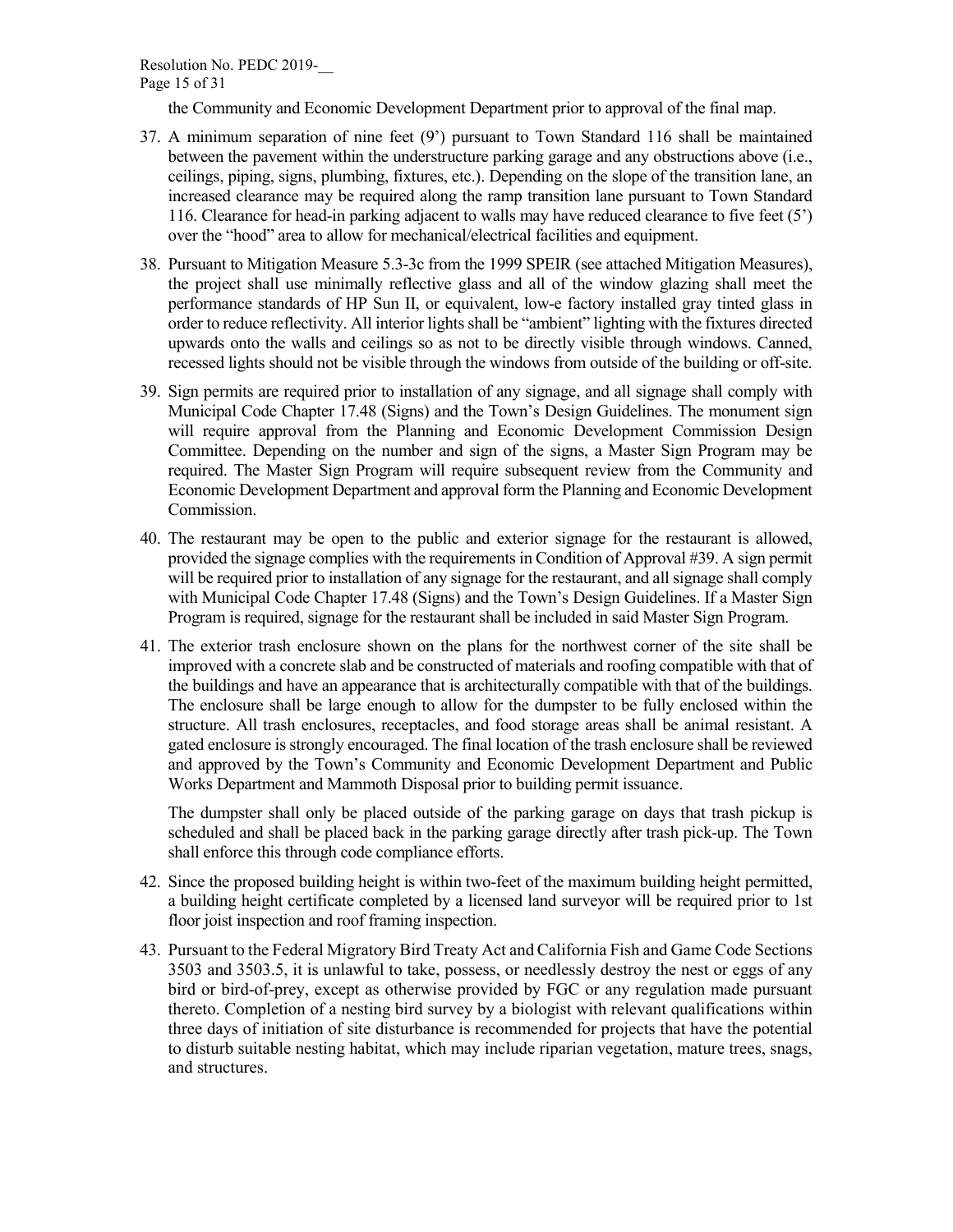Resolution No. PEDC 2019-\_\_ Page 16 of 31

- 44. No snow shall shed or be deposited onto adjacent properties or the Town's or State right-ofway. This shall include snow that is removed from any portion of the property, including, but not limited to, the structure, driveway, and/or common areas. All interim snow storage areas shall be on the subject property. The property owner shall be subject to fines pursuant to Municipal Code §12.16.030 (*Snow Removal – Violation/Penalty*) if found to be in violation of this condition.
- 45. Noise generated by the project shall meet the requirements of the Specific Plan and/or the Town's noise regulations, as applicable.
- 46. All of the condominium-hotel units within the project that will be rented on a transient nightly basis are subject to the regulations of the Town's Quality of Life Ordinance (Municipal Code Chapter 5.40). Pursuant to Municipal Code Section 5.40.050.G.2, the one-bedroom and twobedroom townhome condominium-hotel units shall be permitted to have a higher number of persons who may occupy the premises as an overnight guest than the standard condominium allowance (i.e., two persons per bedroom, plus two). The condominium-hotel units shall be authorized to have the following occupancies: (a) studio units: a maximum of four (4) persons; (b) 1-bredoom units: a maximum of six (6) persons; (c) 2-bedroom townhome units: a maximum of ten (10) persons. However, the maximum number of vehicles that each renter or tenant of the units are permitted to have on the premises shall be limited as follows: (a) studio and 1-bedroom units shall be restricted to a maximum of one (1) vehicle; and b) two-bedroom townhome units shall be restricted to a maximum of two (2) vehicles. The maximum number of persons allowed per unit type and the maximum number of vehicles allowed per unit type shall be included in the CC&Rs for the project, which shall be reviewed and approved by the Community and Economic Development Department prior to the approval of the final map. Additionally, the maximum occupancy and the maximum number of vehicles will be specified on the Transient Occupancy Tax (TOT) certificate that will be issued to each unit that is used as a transient rental. A valid Business Tax Certificate and a valid Transient Occupancy Tax (TOT) certificate shall be required for each unit that will be used as a transient rental and the Business Tax and Transient Occupancy Tax Certificates shall be maintained at all times.

#### **SPECIAL DISTRICT CONDITIONS**

- 47. All requirements of the Mammoth Lakes Fire Protection District shall be met prior to issuance of grading or building permits, including, but not limited to, access roads, emergency access routes, private driveways, gates, fire hydrants, turnouts and turn-arounds, clear width for access, building access, vegetation management, fire-flow, water supply, fire suppression equipment, and fire sprinkler systems.
- 48. Prior to combustible materials being placed on-site, an all-weather access road shall be maintained or be constructed that serves all exterior portions of the structure to the satisfaction of MLFPD. During demolition and construction of the project, clear access shall be provided for fire apparatus and a reliable water supply shall be available at all times.
- 49. Access to and circulation through the project site for emergency vehicles shall comply with all Mammoth Lakes Fire Protection District and Town requirements. Access for emergency vehicles shall be provided to all areas of the site, including, but not limited to, the interior central common area. All circulation/access roadways, bridges, etc. shall be constructed to support the weight of emergency vehicles pursuant to the Mammoth Lakes Fire Protection District requirements.
- 50. The parking structure shall comply with all applicable building and fire codes, including, but not limited to, egress requirements and fire sprinkler requirements dependent on the use and occupancy classification of the parking garage.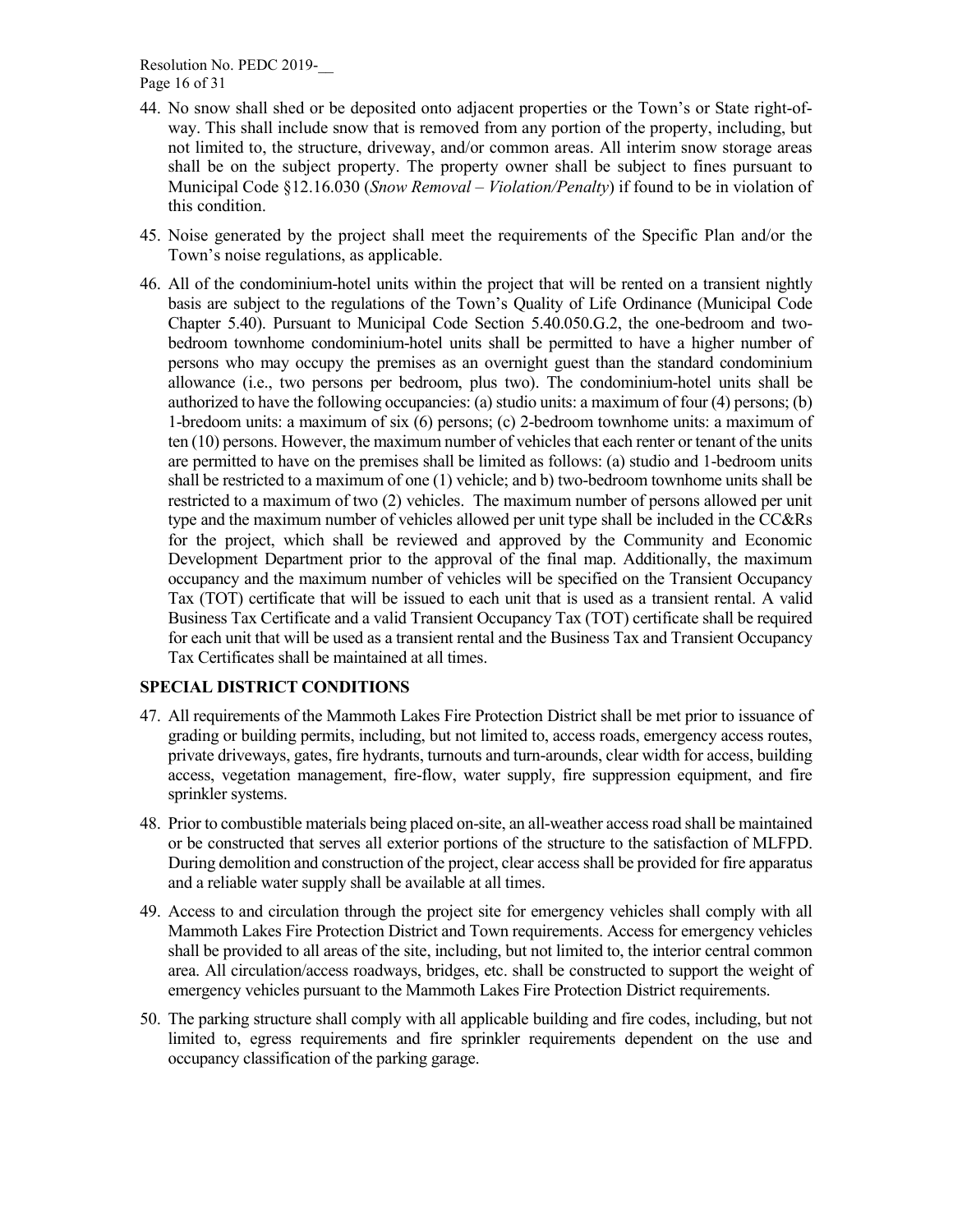Resolution No. PEDC 2019-\_\_ Page 17 of 31

- 51. Fire department connection's (FDC's) shall be provided in accordance with Mammoth Lakes Fire Protection District requirements. At a minimum, the FDC sites shall have a parking location outside of the roadway large enough for a large capacity fire engine and be located within 50-feet of a fire hydrant.
- 52. A fire control room with exterior access in the vicinity of the primary Fire Department Connection (FDC) shall be provided. The final location and size shall be determined in conjunction with the Mammoth Lakes Fire Protection District.
- 53. The Mammoth Lakes Fire Protection District reserves the right, at the owner's expense, to require the installation of a radio transceiver whenever a structure is constructed which inhibits standard portable two-way emergency radio communications.
- 54. The project shall comply with all Wildland Urban Interface requirements including, but not limited to, construction techniques, materials, and vegetation requirements.
- 55. Roof access shall be in accordance with all Mammoth Lakes Fire Protection District requirements.
- 56. Propane lines serving the project shall meet all fire and building code requirements and shall be equipped with a readily available 90-degree shut-off isolation valve on the exterior of the project and an excess flow valve designed into the system.
- 57. The emergency egress gate adjacent to Minaret Road shall be kept clear of snow and other obstacles and be accessible for emergency vehicles at all times. The locking mechanism on the egress gate shall be keyed to the master key for the property and be located in the knox box.
- 58. Pursuant to CA Senate Bill 7, water sub-meters shall be required for each individual condominium unit. This shall be shown on the plumbing plans and installation shall be verified by the Mammoth Community Water District prior to issuance of a certificate of occupancy.

# **ENGINEERING DIVISION CONDITIONS**

# **STANDARD CONDITIONS / GENERAL REQUIREMENTS:**

- 59. A final map, consistent with the tentative map and the conditions herein, shall be recorded with the County Recorder of Mono County prior to the expiration of the approved tentative map. The final map shall conform to the Subdivision Map Act and the Subdivision Ordinance for the Town of Mammoth Lakes. The tentative map shall expire 24 months after the approval date. Failure to record the final map prior to the expiration will nullify all approvals, except as such time limitation may be extended by law or by the Planning and Economic Development Commission in accordance with the Subdivision Map Act.
- 60. Copies of all exceptions, easements, restrictions and encumbrances listed in the preliminary title report together with a copy of the current grant deed and a current title report, a copy of each record map for the subject property shown within the tentative map boundary, and a copy of each and every adjacent map, deed or other document as necessary that establish, or were used for the survey of, and for the retracement of the subdivision boundary shall be submitted with the initial submittal of the final map.
- 61. The maintenance of graded slopes and landscaped areas shall be the responsibility of the developer until the transfer to individual ownership or until the maintenance is officially assumed by an appropriate district or property owners association.
- 62. Slope rights adjacent to public rights of way shall be dedicated on the final map where necessary.
- 63. All new utility lines within, adjacent to, or serving the site shall be placed underground.
- 64. The site grading design and all building construction shall conform to State and federal disabled access regulations.
- 65. Paved access is required to a maintained street. Street and traffic signs shall meet the California Manual of Uniform Traffic Control Devices (MUTCD).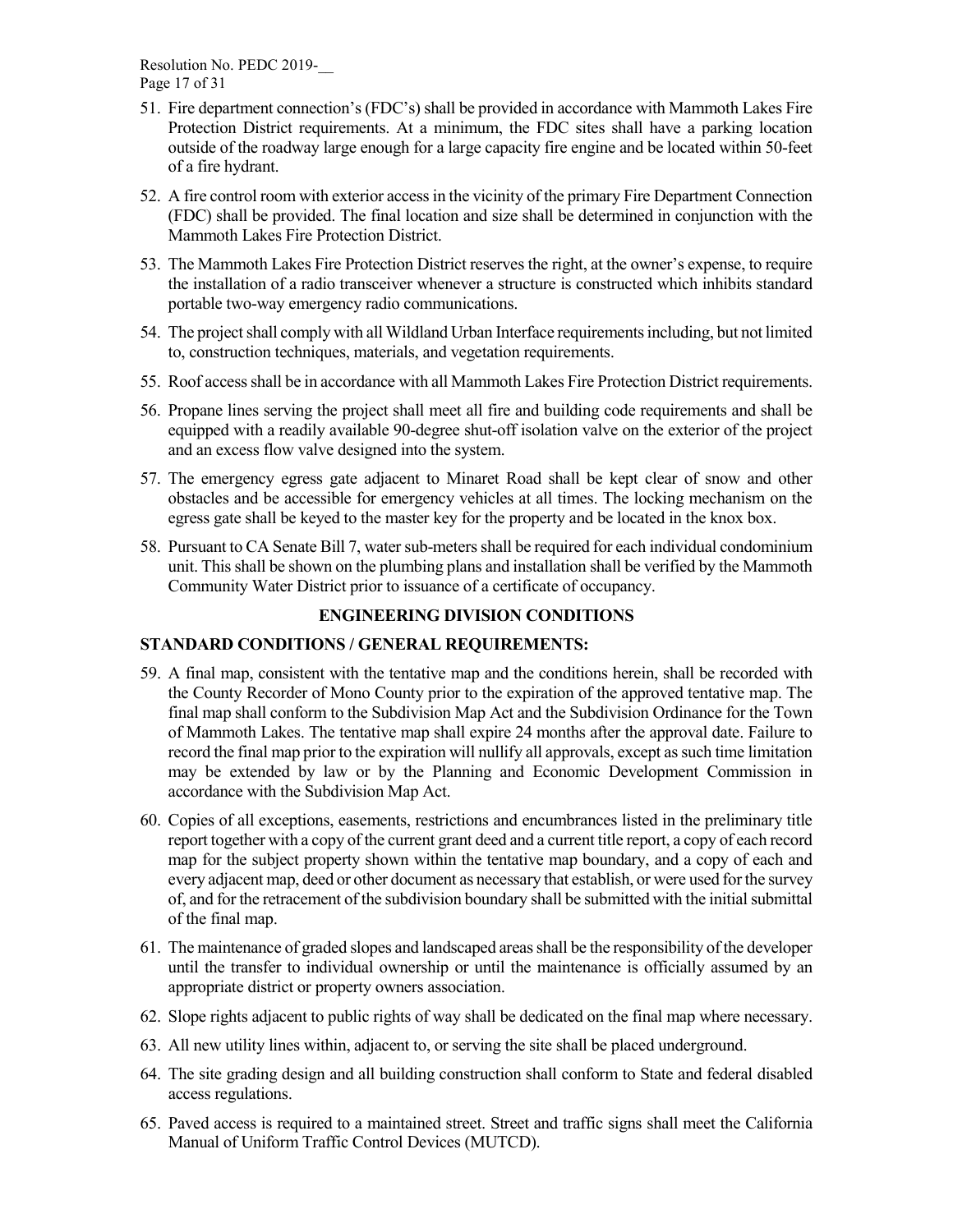Resolution No. PEDC 2019-\_\_ Page 18 of 31

- 66. Landscaping and irrigation systems within the public right of way, adjacent to the project area and within the project shall be maintained by property owner, with the exception of benefit assessment district areas.
- 67. The applicant shall obtain an easement or letter of permission to grade all areas requiring off-site grading prior to issuance of a grading permit or a building permit. These areas shall be contour graded.
- 68. The applicant shall submit to the Town an electronic file of the final map in AutoCAD, or other format as may be approved by the Public Works Director, within 30 days of approval of the final map.
- 69. All easements and dedications shall be in a form and content acceptable to the Public Works Director.
- 70. Nothing in the approval of this tentative tract map shall be construed to allow for the deviation, adjustment, variance or non-conformance of any Municipal Code or ordinance, or of any local, State or federal standard, policy, regulation or law, unless specifically provided for herein.
- 71. All grading and public improvements shall be consistent with the Town of Mammoth Standard Plans for Public Works.
- 72. Any off-site improvements required, such as installation of roads, sewers, water lines, or drainage improvements, which are of benefit to land other than the land located within the subdivision, shall be subject to an approved agreement between the Town and the subdivider to reimburse him in whole or in part for the use of the improvement by lands other than those developed by the subdivider, pursuant to Section 17.16.190 of the subdivision ordinance.

#### **THE FOLLOWING CONDITIONS SHALL BE COMPLETED PRIOR TO APPROVAL BY STAFF OF THE FINAL MAP:**

- 73. The final map shall conform to the requirements of Town of Mammoth Lakes Ordinance 84-10 and all amendments thereto.
- 74. A preliminary soils report shall be filed with and reviewed by the Public Works Director. The report shall address and make recommendations as to the compacted and un-compacted fills onsite. A note shall be placed on the final map indicating which lots require grading remediation. An "as-graded" soils report shall be provided to the Town upon completion of the grading.
- 75. A form of security listed in Government Code Section 66499(a) and acceptable to the Town shall be posted to secure completion of all required grading, street and drainage improvements in accordance with the Municipal Code and the applicant shall enter into a subdivision improvement agreement for all required public improvements in accordance with the Subdivision Map Act. The agreement shall include provisions for the posting of warranty sureties for the accepted public improvements two weeks prior to Planning and Economic Development Commission approval of the final map. Construction cost estimates for all required sureties shall be prepared and signed by a registered civil engineer. The estimates shall be at prevailing wages and shall include 20% for construction contingencies and 20% for administrative costs. All sureties shall be posted prior to the issuance of a grading permit and prior to approval by staff of the final map.
- 76. A form of security listed in Government Code Section 66499(a) shall be posted with the Town in a form acceptable to the Town Surveyor for any deferred final monumentation for the final map. The estimated amount of the surety shall be prepared by the licensed land surveyor preparing the final map and shall be approved by the Town Surveyor.
- 77. Rights of way and improvements (including off-site) to transition traffic and drainage flows from proposed to existing shall be required as necessary.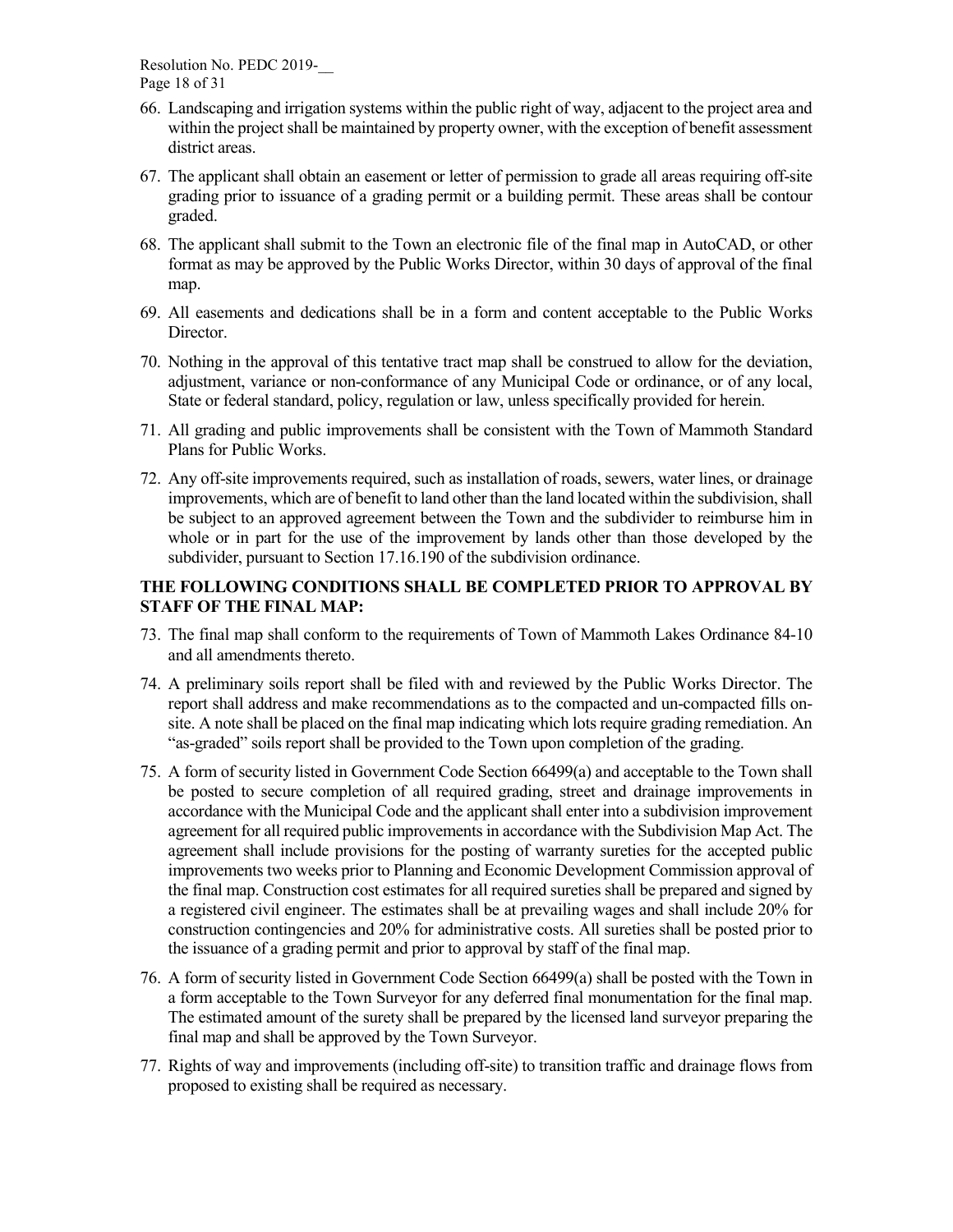Resolution No. PEDC 2019-\_\_ Page 19 of 31

- 78. All easements as shown on the tentative map shall be granted on the final map, or recorded by separate document prior to or concurrent with recordation of the final map in a form and in content acceptable to the Town. Easements to be recorded by separate document shall be submitted to the Town for review and approval. The fully executed documents shall be submitted to the Public Works Director prior to approval of the final map. Easements shown on the tentative map to be granted or dedicated shall indicate the beneficiary of the easement(s).
- 79. Easements shown on the tentative map to the benefit of an agency other than the Town or to other parties shall be shown on the final map as "Easements Reserved". The owners statement on the parcel map shall reserve said easements unto themselves, their heirs and assigns.
- 80. All documents that are required to record prior to or concurrent with the recordation of the final map shall be reviewed and approved by the Town and shall be fully executed, notarized and ready for recordation prior to approval of the final map by town staff. The originals of the executed documents shall be delivered to the Public Works Director together with the final map prior to approval of the final map.
- 81. Monumentation of the subdivision shall be installed in accordance with the Subdivision Ordinance of the Town, Ordinance 84-10.
- 82. The CC&Rs shall contain provisions granting rights of access and parking, as necessary, to the owners, tenants, and their guests, of the condominium units.
- 83. The CC&Rs shall specify that regardless of who owns the lower patio area space (i.e., Restaurant Seating / Flex Space), both the HOA and the restaurant shall have nonexclusive use of that space for events and other functions.
- 84. Existing CC&Rs, if any, encumbering the property shall be amended as necessary for the proposed development of this project.
- 85. The applicant shall submit a request for unit, building and street addressing to the Town. Approval of the addressing shall be completed prior to approval of the map by staff.
- 86. For condominium projects the following statement shall appear on the signature sheet of the final map: "THIS SUBDIVISION IS A CONDOMINIUM PROJECT AS DEFINED IN SECTION 6542 OF THE CIVIL CODE OF THE STATE OF CALIFORNIA, CONTAINING A MAXIMUM OF 198 ROOMS WITHIN 177 RESIDENTIAL UNITS AND IS FILED PURSUANT TO THE SUBDIVISION MAP ACT."
- 87. Prior to approval of the final map by staff, the applicant shall provide evidence to the Town that the property taxes have been pre-paid to Mono County Tax Collector or their payment has been secured by the filing of a surety bond or other cash-equivalent security acceptable to the County.

#### **THE FOLLOWING CONDITIONS SHALL BE COMPLETED PRIOR TO ISSUANCE OF AN ENCROACHMENT, GRADING, OR IMPROVEMENT PERMIT:**

- 88. Construction of water and sewer improvements shall require water and sewer permits from the Mammoth Community Water District. Grading plans shall be submitted to the Town for review and approval and a grading permit in accordance with the municipal code shall be obtained from the Town and all mitigating measures and best management practices to prevent erosion and to protect existing trees shall be constructed prior to work commencing for any and all water and sewer improvements.
- 89. An application for an engineered grading permit shall be submitted to the Engineering Services Division of the Public Works Department in accordance Chapter 12.08 of the municipal code. No change to the existing conditions of the site, including site grading, drainage interruption, land clearing, etc. shall be commenced until grading and drainage plans have been approved by the Public Works Director.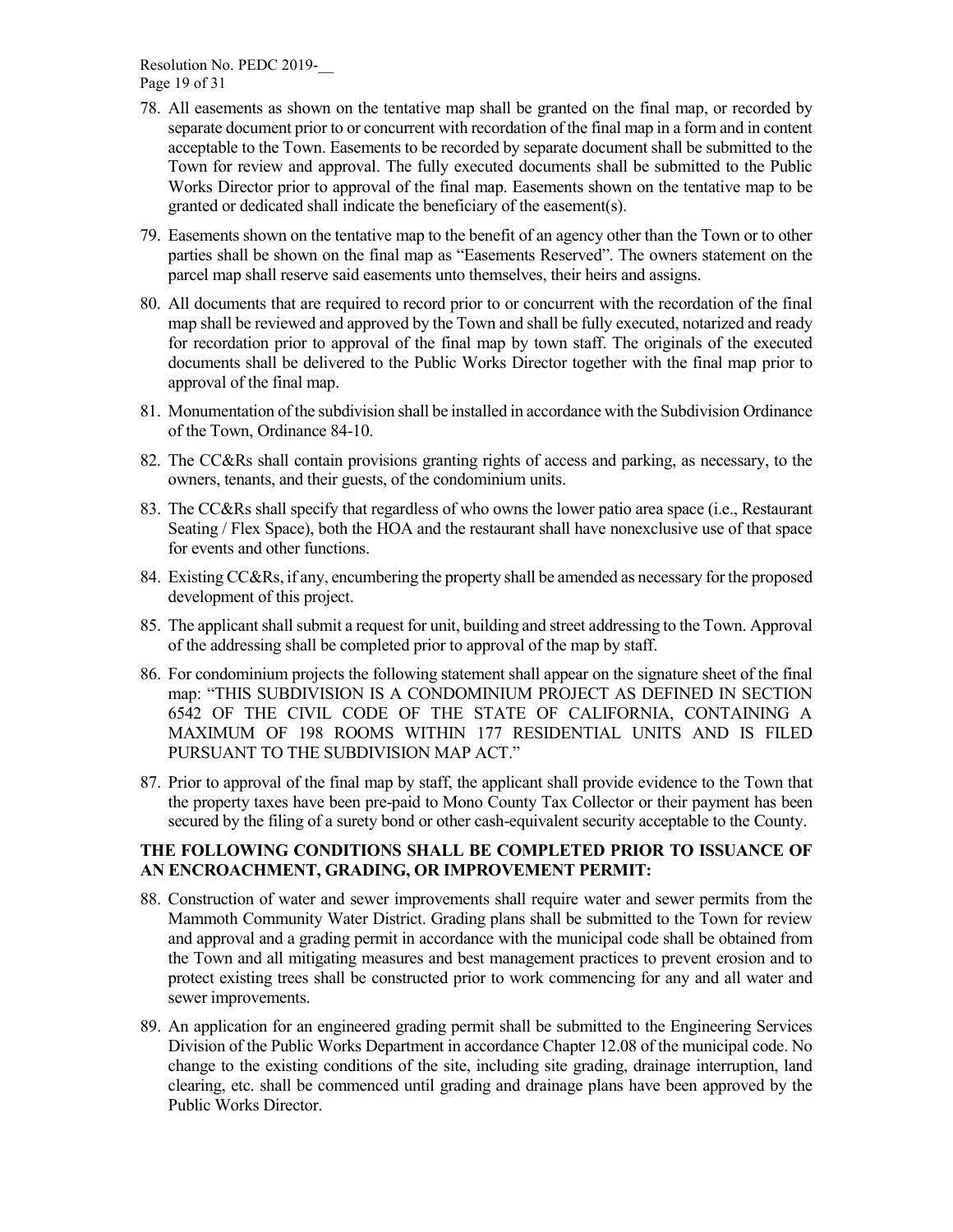Resolution No. PEDC 2019-\_\_

Page 20 of 31

- 90. An engineered grading permit for the project shall not be issued unless one of the following has occurred:
	- a. Submission of a complete application for a building permit to the building division of the Community and Economic Development Department. The building official shall make the determination as to whether or not the application is complete; or
	- b. A restoration bond for the site has been posted, which has also been reviewed and approved by the Public Works Director or designee. The bond shall be based upon a CA Professional Civil Engineer's stamped estimate and will include an additional 20% contingency and a 20% administration cost.
- 91. Encroachment permits shall be obtained from Caltrans prior to construction within the State rightof-way. Copies of the Caltrans encroachment permitsshall be provided to the Town's Engineering Services Division prior to construction within the State right-of-way. The applicant shall adhere to all requirements of the Caltrans encroachment permit, including providing ADA compliance certificates, as-built drawings of all improvements that are installed along Minaret Road, and adherence to the following regulations regarding archaeological resources and/or human remains:
	- a. If archaeological resources are discovered within or near construction limits, stop all work within 60 feet of the discovery. Do not disturb the materials and immediately inform the project foreman and/or engineer. If the discovery occurs within the Caltrans right of way, also immediately inform the Caltrans District 9 Archaeologist at 760-872-8319. The project applicant will then retain the services of a professional archaeologist who meets the Secretary of the Interior's Standards to document, evaluate, and recover the find as appropriate in accordance with CEQA section 15064.5. Do not resume work within the area of the find until directed to do so by the archaeologist.
	- b. In accordance with California Health and Safety Code 7050.5, if human remains are discovered within or near construction limits, stop all work within 60 feet of the discovery and immediately contact Mono County Coroner. If the remains are found within the Caltrans right of way also immediately contact the Caltrans District 9 Archaeologist at 760-872-8319. If the Coroner determines that the remains are Native American in origin, the coroner must contact the Native American Heritage Commission within 24 hours of the discovery. The Native American Heritage Commission will appoint a Most likely descendant in accordance with Public Resource Code §5097.98. The Most Likely Descendant has 48 hours to inspect the remains and the area of discovery and make a recommendation for disposition in conjunction with the land owner. Do not resume work within the location of find until directed to do by the project foreman and/or engineer. The project applicant must also provide security to protect the remains until an agreement on final disposition has occurred.

If any construction is proposed within Town right-of-ways or dedicated easements, an encroachment permit shall be obtained from the Town's Engineering Services Division prior to construction within the public right of way in accordance Chapter 12.04 of the Municipal Code

- 92. No work within Town right of way shall be commenced until a traffic control plan has been approved by Caltrans and the Town's Engineering Services Division, if required.
- 93. Street and public improvement plans for streets, sidewalks, drainage, and other public/private infrastructure shall be prepared by a registered civil engineer and submitted to the Town for review and approval. Existing topography and proposed grading with sufficient contours intervals (not to exceed two feet) shall be prepared by a registered civil engineer or a licensed land surveyor.
- 94. Street profile grades shall not be less than 0.5% unless the engineer of work at the time of submittal of the improvement plans provides justification to the satisfaction of the Public Works Director confirming the adequacy of the grade and provided that drainage can be adequately maintained.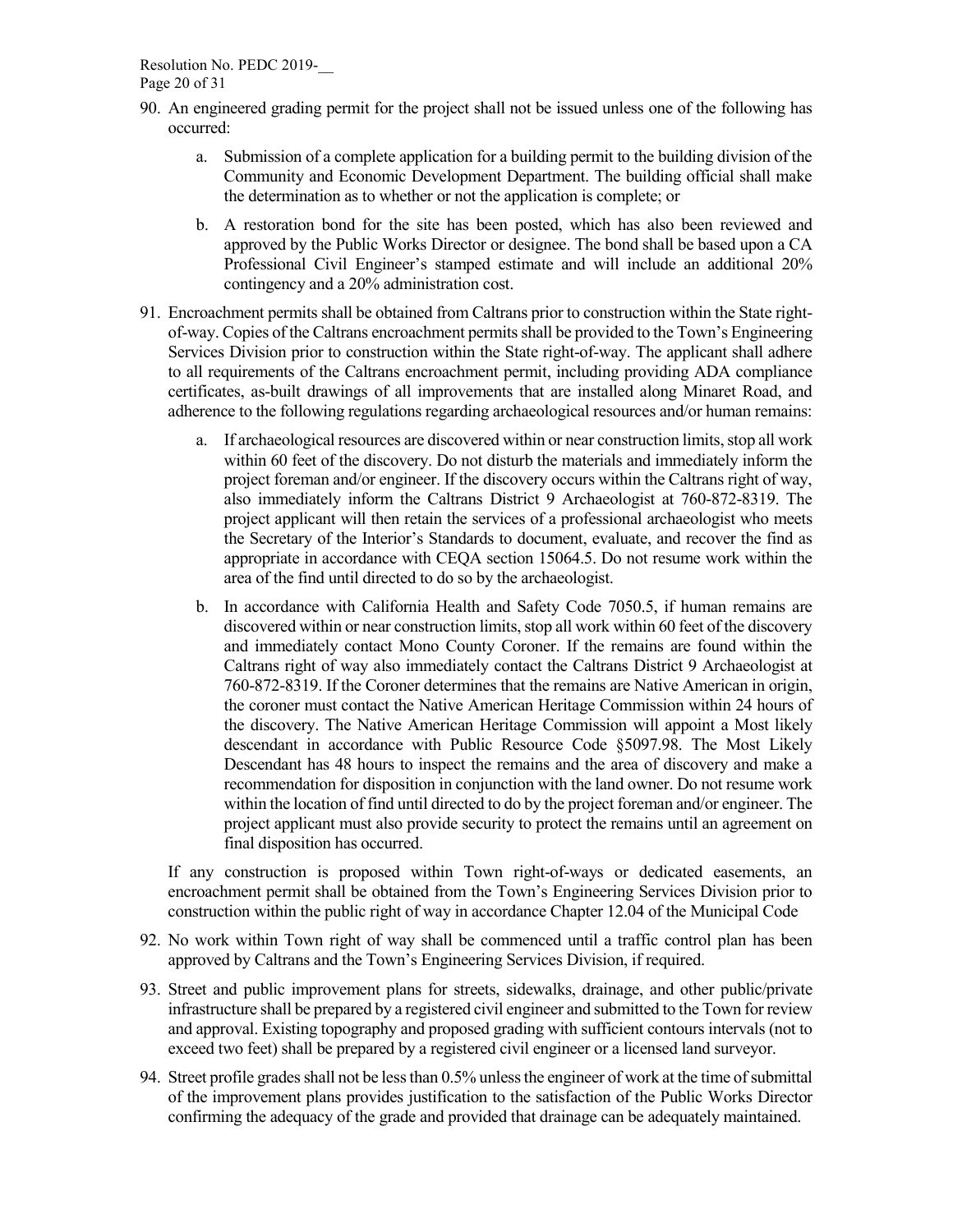Resolution No. PEDC 2019-\_\_ Page 21 of 31

- 95. Final grading and improvement plans and profiles shall indicate the location of any existing utility facility that would affect construction. All existing utilities shall be shown on the improvement plans and relocated as necessary without cost to the Town. Existing overhead utilities requiring relocation shall be converted to underground.
- 96. Prior to approval of the improvement plans, the applicant shall contract with a soils testing engineer. Any proposed grading within the street right-of-way shall be done under the direction of the soils testing engineer. Compaction tests of embankment construction, trench backfill, and all sub-grades shall be performed at no cost to the Town. Prior to placement of any base materials, and/or paving, a written report shall be submitted by the soils testing engineer to the Public Works Director for review and approval.
- 97. A geotechnical report is required that confirms that the proposed infiltrator locations will not be subject to groundwater entering the drywell or cause leaching through an adjacent slope face. A sediment and oil water separator shall be installed in conjunction with the infiltrator, substantially in conformance with water quality Phase 2 requirements.
- 98. Slope stability tests are required for all cuts greater than 2:1 or fills greater than 3:1 (H:V).
- 99. A thorough evaluation of the structural street section, to include parkway improvements, from a qualified civil and/or geotechnical engineer, shall be submitted to the engineering services division.
- 100. All driveways shall be constructed in accordance with the driveway standards of Caltrans and the Town.
- 101. In addition to the drainage, traffic related, or other requirements stated herein, other "on-site" or "off-site" improvements may be required which cannot be determined from tentative plans at this time and would have to be reviewed after more complete improvement plans and profiles have been submitted to the Public Works Director.
- 102. Drainage across the property shall be maintained. The design of the grading and drainage facilities shall not create concentrated discharges to adjacent properties and/or public rights of way in excess of historical flows. A registered civil engineer shall investigate existing facilities and design adequate drainage facilities to intercept and conduct the drainage flows around or through the site in a manner that will not adversely affect adjacent or downstream properties. The Engineer shall verify that downstream facilities, and drainage channels accepting site flows are not adversely affected by an increase in runoff from this development. If the project does create concentrated or sheet flows off-site that are greater than historical, the applicant shall demonstrate that the downstream facilities can accommodate the increased flows; otherwise, the applicant shall provide on-site detention for excess flows.
- 103. A final hydrology and hydraulics study is required and shall be submitted with the grading and improvement plans for the project. The study shall be prepared in accordance with the grading chapter of the municipal code and the adopted Storm Drain Master Plan of the Town and shall be prepared by a registered civil engineer. The study shall include runoff from the entire site and shall also include runoff that enters the property from all upstream sources, and shall include all storm drains, drywells, infiltrators and surface flows. The study shall indicate the method of conveying surface and underground runoff and shall address drainage conveyances downstream to the extent they exit to an existing facility or natural drainage course. All existing drainage facilities on-site and tributary to the site shall be identified and shown on the grading plans. The hydraulic calculations shall include all pipe flows, velocities and head loss calculations sufficient to show the adequacy of all conveyance systems. Q100 and V100 and the hydraulic grade line for all public storm drains and all facilities with an equivalent diameter of 18 inches or greater shall be shown on the approved grading and improvement plans. The drainage study for the project and the final design of the storm drain system shall be approved prior to approval by staff of the grading and improvement plans and the final map. Infiltrators and storm water pollution prevention facilities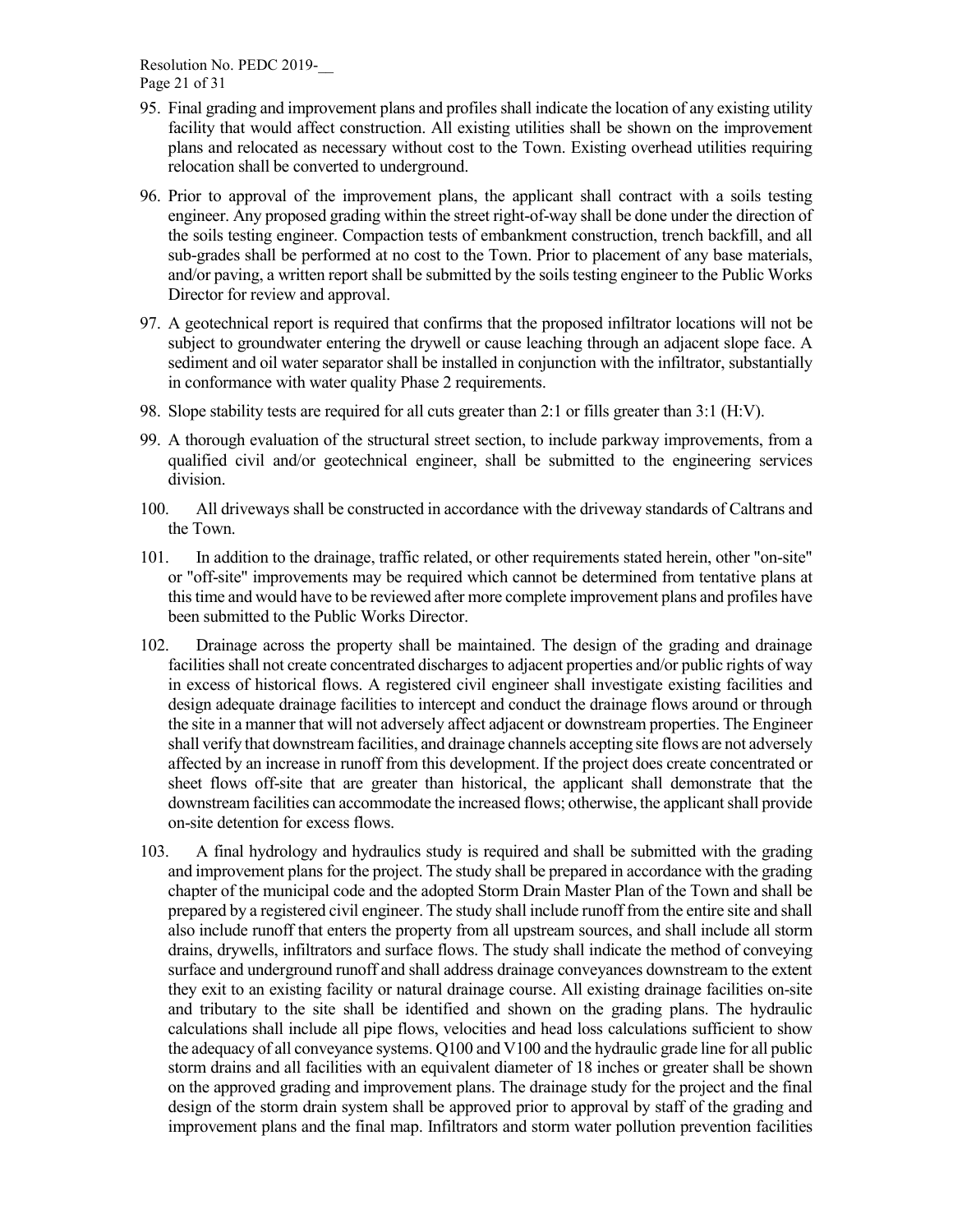Resolution No. PEDC 2019-\_\_

Page 22 of 31

are to be designed to accept the "first flush" levels of runoff. The capacity of these facilities shall not be assumed to reduce storm water flows of other drainage facilities that may be required for the project.

- 104. Temporary and permanent erosion control plans shall be included with the grading, improvement, and building plans. Continuous water spraying or other approved methods shall be used during grading operations to control fugitive dust. Drop inlet filters and other temporary Best Management Practices shall be employed to filter nuisance water from storm drain inlets affected by construction, on-site and off-site. Groundwater pollution from urban run-off water generated by the project shall be mitigated using best management practices (BMPs), per the requirements of the California Regional Water Quality Control Board, Lahontan District, and as indicated in the "New Development and Redevelopment Guidelines". The applicant shall apply for and obtain all required permits, written clearances or exemptions from the Lahontan District prior to any grading. All BMPs shall be shown on the erosion control plans. If the Town inspector determines that the BMPs in place are not adequate, then additional BMPs shall be installed at the discretion of the Town inspector or a revised erosion control plan shall be prepared for approval by the engineering services division. Gravel bags shall be used in lieu of sand bags. All permanent erosion control measures shall be irrigated for at least one season. Permanent BMPs shall include sediment traps upstream of infiltrators and oil water separators for parking areas consistent with the General Plan.
- 105. A Construction Staging and Management Plan shall be submitted to, and approved by the Public Works Director prior to grading or building permit issuance. Said plan shall include provisions related to the parking of construction worker vehicles, construction equipment, construction materials, and specific limitations restricting access into non-developed portions of the site and the storage of materials within these areas. The staging plan and the final access roadway improvements shall all be approved by the Mammoth Lakes Fire Protection District prior to grading permit issuance. An approved copy of the plan shall be maintained on-site at all times and available to all contractors, subcontractors, their employees and the Town. The staging plan shall address hours of work, special approval for work outside hours allowed. The plan shall also contain provisions for interrupting utility services to neighboring properties and sufficient noticing to affected residents and property owners.
- 106. On the cover sheet of the grading plans and in a very conspicuous location place the following note: "The conditions of approval for the approved tentative tract map, VTTM 18-003, UPA 18- 005, and DR 18-006, contained in the resolution recorded at the County Recorder's Office of Mono County as Document No. 2019xxxxx, shall be made a part of these plans and the grading permit and all conditions and requirements therein shall be adhered to by the contractor, his subcontractors and any person performing any work on the project." This note shall also be included within the construction staging and management plan.
- 107. If necessary, a shoring plan shall be prepared and submitted for review that demonstrates how the cuts along and adjacent to the property lines can be made without encroachment onto the adjacent property and in conformance with OSHA requirements.
- 108. Existing Town streets that require construction or reconstruction, shall remain open for traffic at all times, with adequate detours and traffic control, during actual construction. A form of security listed in Government Code Section 66499(a) and acceptable to the Town shall be posted to cover the cost of grading and paving prior to approval by staff of the map.
- 109. The grading plan and building permit plans shall indicate all snow storage areas and drainage facilities.
- 110. All easements shall be shown on the grading and building permit plans.
- 111. All export shall be taken to, and all import shall be taken from a permitted site, which shall be identified at grading permit issuance. The applicant shall prepare a haul route, subject to the approval of the Public Works Director prior to the import or export of material for the site.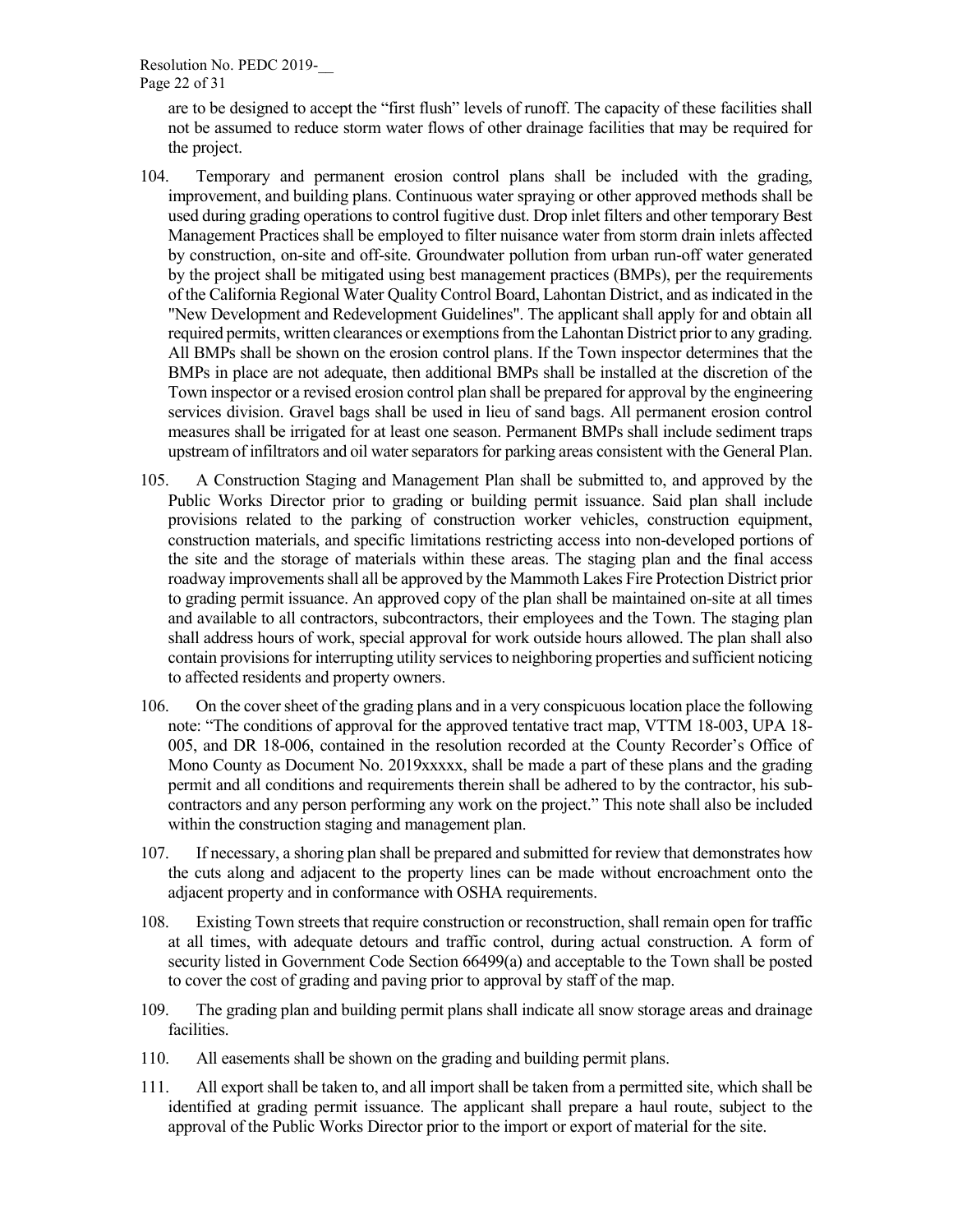Resolution No. PEDC 2019-\_\_ Page 23 of 31

- 112. A tree removal plan shall be approved prior to any land disturbance and the issuance of a grading or building permit. The tree removal plan shall indicate the size, number, location, and species of trees being removed. A qualified professional shall determine which trees need to be removed based on health conditions or overstock and the removal of those trees that the qualified professional recommends for removal based on those factors do not need to be mitigated. A preconstruction meeting shall be held on-site prior to any land disturbance to inspect clearing limit fencing.
- 113. The grading plan shall include tree protection measures to address how construction can occur without disturbing the drip-line of retained trees. The drip-line areas shall be "fenced" off with barriers to prevent disturbance during site grading. Additionally, finish grading shall not disturb existing understory vegetation or retained trees. Grading operations shall not commence until all erosion control measures and tree protection measures are in place as shown on the approved plans, and as required by the Town.

#### **THE FOLLOWING CONDITIONS SHALL BE COMPLETED PRIOR TO ISSUANCE OF BUILDING PERMITS:**

- 114. Recordation of the final map. The applicant shall provide evidence to the Town that the map has been recorded prior to issuance of the first building permit for the project. Evidence shall consist of the recording information of the final map.
- 115. For all retaining and screening walls, the applicant shall submit plans to and obtain a building permit from the building division.

#### **PRIOR TO ISSUANCE OF A TEMPORARY, CONDITIONAL, OR FINAL CERTIFICATE OCCUPANCY, THE FOLLOWING CONDITIONS SHALL BE COMPLETED:**

- 116. All required landscaping and irrigation improvements shall be constructed prior to issuance of a temporary, conditional or final certificate of occupancy for the project. A form of security listed in Government Code Section 66499(a) and acceptable to the Town shall be posted with the Town to the satisfaction of the Community and Economic Development Department for any required landscaping and irrigation improvements to be deferred and a schedule shall be submitted to the town for the construction of the deferred improvements. Deferral of the construction of any landscaping and irrigation improvements shall be at the sole discretion of the director of the Community and Economic Development Department.
- 117. Address numbers shall be placed on all new and existing structures in such a manner as to be plainly visible and legible from the access roadway or street, consistent with Municipal Code Chapter 16.32.
- 118. The final condominium plans for the project shall be submitted to the Town for review for conformance with the approved development plan, tentative map, and CC&Rs. The condominium plans shall conform to the conditions of approval with respect to ownership of required appurtenant use areas. Issuance of a certificate of occupancy and recordation of the condominium plans shall not occur prior to Town approval of the condominium plans. The condominium plans shall be recorded prior to issuance of a temporary, conditional, or final certificate of occupancy for the project.
- 119. Construction of private streets and private facilities and related drainage improvements shall be inspected and certified by the Public Works Director and/or designee.
- 120. All required grading, public and private street and drainage improvements shall be completed, all "punchlist" items completed to the satisfaction of the Public Works Director, the as-built plans submitted, reviewed and approved and the required warranty security posted prior the issuance of a certificate of occupancy for the project.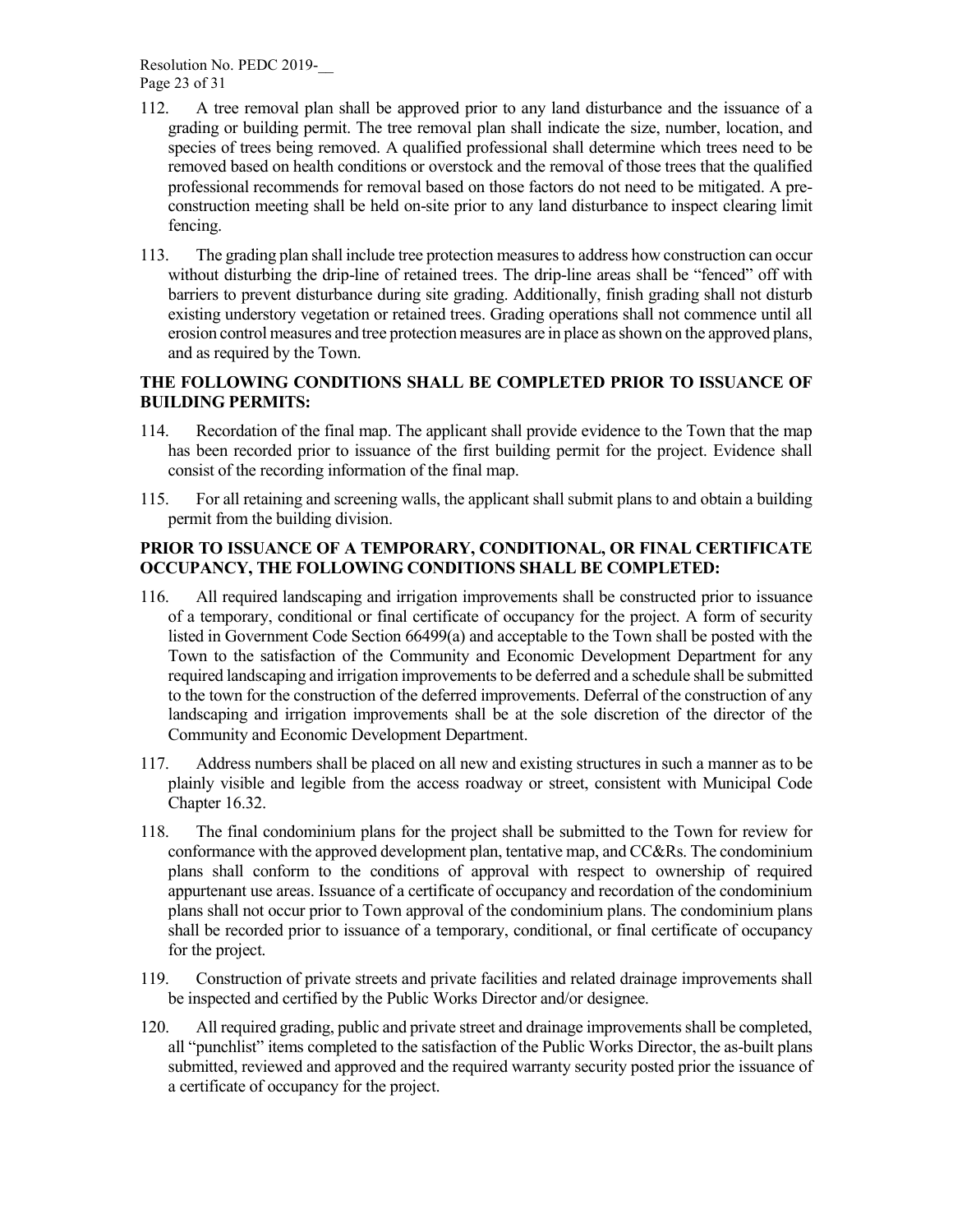Resolution No. PEDC 2019-\_\_ Page 24 of 31

- 121. Projects subject to a building permit shall have all required on and off-site improvements completed and approved prior to final inspection of any buildings or structures. The installation of any on or off-site improvements shall be sufficiently completed so as to assure protection from storm or drainage run off, a safe and drivable access for fire and safety, and the ordinary and intended use of buildings or structures. The Building Official, with the concurrence of the Public Works Director, may approve any plan or approve a change to an approved plan, which complies with the intent of this policy.
- 122. All deferred survey monumentation shall be completed, or surety posted, prior to the issuance of a temporary, conditional or final certificate of occupancy for the project.
- 123. All pedestrian improvements along Minaret Road shall be completed, inspected, and accepted by the Public Works Director and/or designee and Caltrans.
- 124. As-built drawings shall be submitted for all drainage, utility systems, and improvements that are installed along Minaret Road.

#### **SPECIAL ENGINEERING CONDITIONS**

- 125. Prior to or concurrent with approval of the final map, the applicant shall provide an easement to the Town for the property that supports pedestrian oriented infrastructure along Minaret Road. The easement shall be for street, pedestrian infrastructures, and snow storage purposes. This shall be shown on the final map, reviewed and approved by the Public Works Director or his/her designee, and recorded in title with recordation of the final map. Alternatively, if mutually agreed to between the property owner and the Town, an irrevocable offer of dedication (IOD) can be provided for the pedestrian oriented infrastructure along Minaret Road in place of an easement.
- 126. Prior to recording the Final Map, the property owner shall petition the Town to annex into the existing North Village Benefit Assessment District (BAD 2002-02), or create a new maintenance district, to support the ongoing operation, maintenance, repair, landscaping, irrigation, and snow removal costs associated with the sidewalks, lighting, curb and gutter, and related infrastructure within the maintenance district area. The property owner shall enter into an agreement with the Town in which the property owners shall agree to waive their rights to vote in favor of the dissolution of the maintenance district. The agreements shall run with the land and shall be binding upon all future owners of the property.
- 127. The final design for the sidewalk, driveway, and emergency egress driveway shall be reviewed and approved by Caltrans, the Town, and the Mammoth Lakes Fire Protection District prior to the start of construction and the design shall include the sidewalk, curb and gutter, curb ramps, driveway approaches, street and safety lighting, and other appurtenances as required by the Town, Caltrans, and/or the Mammoth Lakes Fire Protection District. The sidewalk and emergency egress driveway shall be installed and be completely functional prior to issuance of a certificate of occupancy.
- 128. A final Snow Removal/Storage Management Plan shall be submitted by the applicant and approved by the Town's Community and Economic Development Department and Public Works Department and Caltrans prior to building permit issuance for the first condominium structure. The plan shall be in the form of a recorded document mutually agreed to between the property owner and the Town and shall describe features such as, but not limited to, location of snow storage areas, the method of snow hauling, frequency of pick-ups, pick-up areas, haul routes, hours of hauling operations, and snow deposit areas. Pursuant to the North Village Specific Plan, the plan shall include provisions stating that snow and ice shall be removed daily and pedestrian areas shall be maintained to a safe condition. The plan shall also include methods to address potential cornice and ice falling onto pedestrian and vehicular areas and methods to address hazardous snow and ice build-up on public streets and public pedestrian pathways and sidewalks that will receive less than two hours of mid-day sun for more than a week. Approved methods to address hazardous snow and ice build-up include plowing, application of cindering, and potential of heat-traced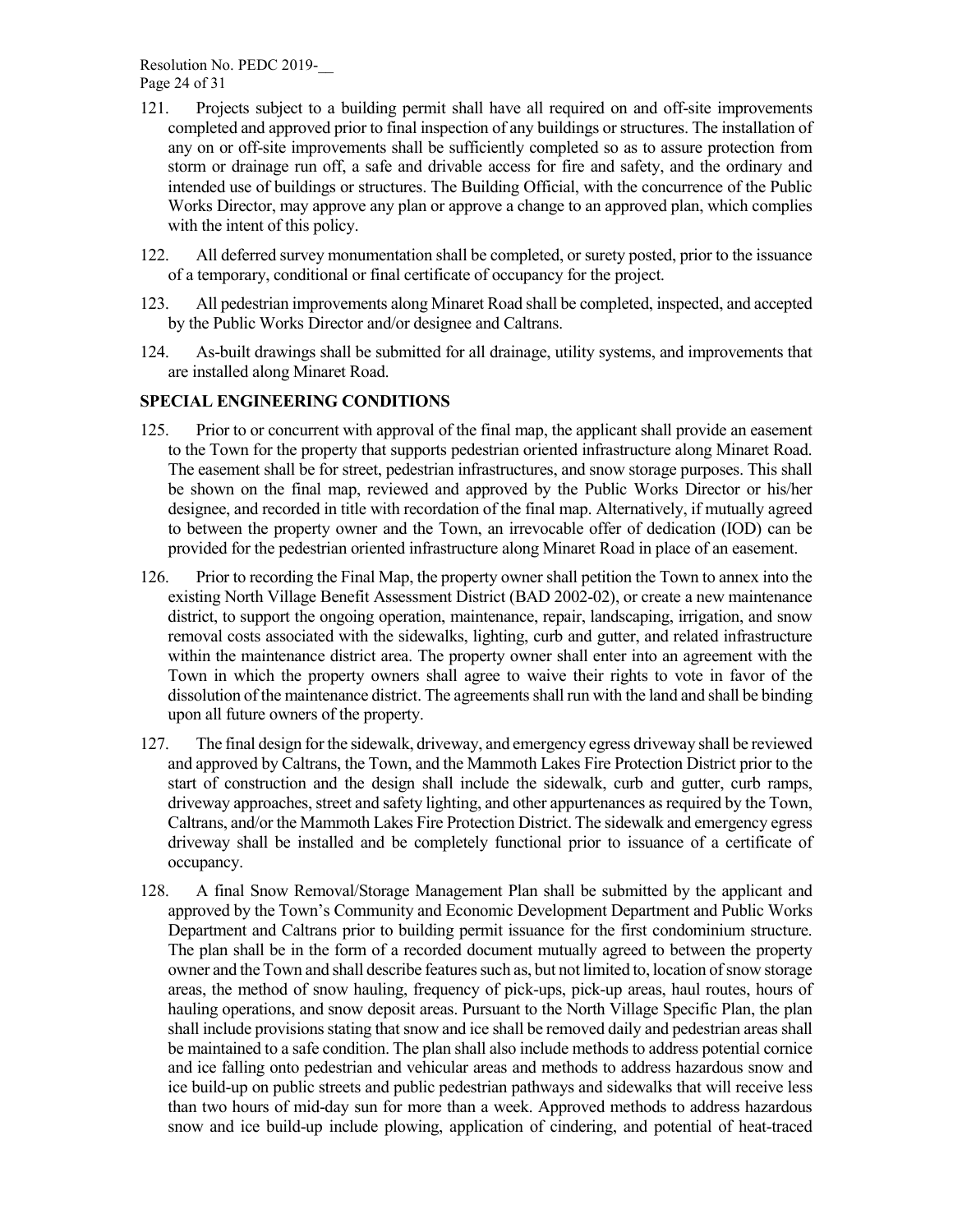pavement. This plan and provisions for maintenance of private driveways and drainage facilities shall be included in the CC&Rs prior to final map approval by Town staff.

# **MITIGATION MEASURES FROM THE 1999 SPEIR**

The project shall comply with all applicable mitigation measures from the Subsequent Program Environmental Impact Report for the 1999 North Village Specific Plan Amendment (1999 SPEIR) including:

### **AESTHETICS**

- 5.3-1a: To the maximum extent practical, the proposed project shall retain forested areas, and the development shall remain subordinate to the natural character of the site and surrounding landscape.
- 5.3-1b: Prior to final approval of project development plans, the applicant shall submit a tree preservation and replacement plan pursuant to the Municipal Code, Zoning, requirements related to grading and clearing. The Preservation and Replacement Plan, including the type, size, number and location of replacement trees shall be subject to the approval of the Town of Mammoth Lakes Community Development Director.
- 5.3-1c: Contour grading shall be used to blend manufactured slopes into the natural terrain. Grading shall be minimized to preserve existing landform and vegetation to the greatest extent possible.
- 5.3-1d: The landscape design for the site shall maximize the use of existing vegetation, and where new plants are introduced, they shall include, and/or blend with, plants native to the Mammoth Lakes environment. Landscape plans for the site shall be completed by a certified landscape architect.
- 5.3-1e: To the maximum extent practical, native trees and landscaping shall be concentrated around all structures located on the project site.
- 5.3-1f: Grading techniques shall be used which minimize the area of disturbance and shall incorporate such methods as decorative retaining walls rather than slopes to minimize the area of disturbance.
- 5.3-1j: Staging locations shall be indicated on project Building Permit and Grading Plans and shall be subject to review by the Town of Mammoth Lakes Community Development Director in accordance with Municipal Code requirements.
- 5.3-1k: Upon submittal of Final Development Plans to the Town for the development site, the applicant shall demonstrate that long-range views of the Sherwin Range are incorporated into the project design.
- 5.3-1m: The buffer for properties adjacent to the specific plan boundaries shall be defined as a building setback area of not less than 20 feet to buildings up to 35 feet tall. Portions of buildings which exceed 35 feet adjacent to the Specific Plan boundaries shall require an additional setback of generally 1 foot for every two feet of building height beyond the 20 foot minimum setback. Trees shall be maintained within the buffer area, except for required vehicular and pedestrian access.
- 5.3-2a: Adoption of the North Village Specific Plan shall include all provisions for design review stated in the Plan, with all phases and developments proposed within the Specific Plan area undergoing review by a Town-appointed Design Review Committee and/or Planning Commission.
- 5.3-2b: The architectural style for the development shall blend with the site's natural setting. Rooflines shall reflect the slope of the site, and natural "earth tone" colors and materials such as stone and wood shall be emphasized. Conformance shall be assured through the Town's design review procedures.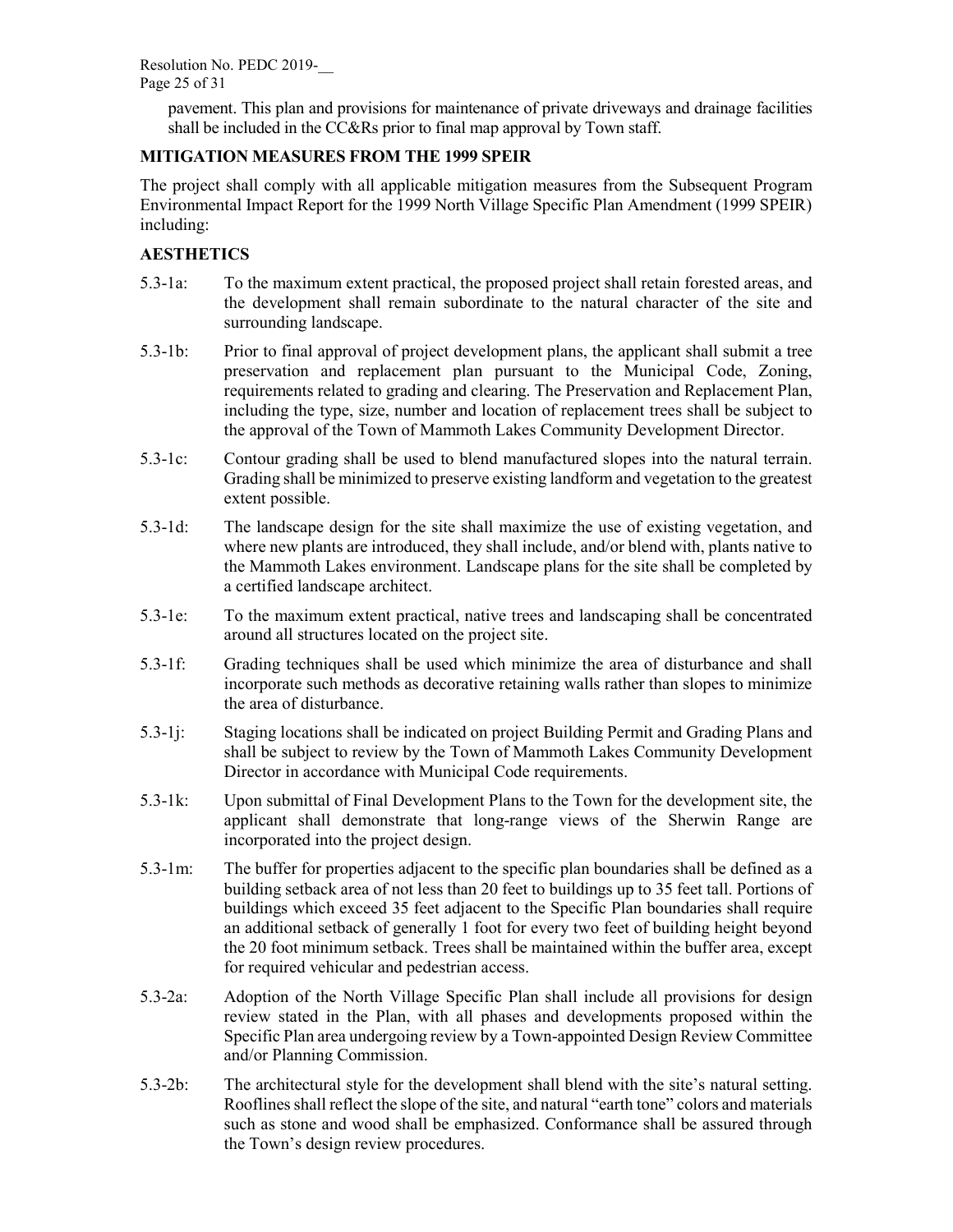Resolution No. PEDC 2019-\_\_

Page 26 of 31

- 5.3-3a: Low-intensity street lighting and low-intensity exterior lighting shall be used throughout the development to the degree feasible. Lighting fixtures shall use shielding, if necessary, to prevent spill lighting on adjacent off-site uses.
- 5.3-3b: Lighting used for various components of the development plan be reviewed under North Village Specific Plan design guidelines which shall include review of light intensity levels, fixture height, fixture location, and design.
- 5.3-3c: The project shall use minimally reflective glass and all other materials used on exterior buildings and structures shall be selected with attention to minimizing reflective glare.
- 5.3-3d: Vegetative buffers shall be used to reduce light intrusion on residential development and on forested areas located adjacent to the project site.

# **AIR QUALITY**

- 5.5-1a: In order to reduce fugitive dust emissions, each development project shall obtain permits, as needed, from the Town and the State Air Pollution Control District (APCD) and shall implement measures during grading and/or construction of the individual development sites to ensure compliance with permit conditions and applicable Town and APCD requirements.
	- a. The individual development projects shall comply with State, APCD, Town, and Uniform Building Code dust control regulations, so as to prevent the soil from being eroded by wind, creating dust, or blowing onto a public road or roads or other public or private property.
	- b. Adequate watering techniques shall be employed on a daily basis to partially mitigate the impact of construction-generated dust particulates.
	- c. Clean-up on construction-related dirt on approach routes to individual development sites/improvements shall be ensured by the application of water and/or chemical dust retardants that solidify loose soils. These measures shall be implemented for construction vehicle access, as directed by the Town Engineer. Measures shall also include covering, watering or otherwise stabilizing all inactive soil piles (left more than 10 days) and inactive graded areas (left more than 10 days).
	- d. Any vegetative ground cover to be utilized on the individual development sites/improvements shall be planted as soon as possible to reduce the amount of open space subject to wind erosion. Irrigation shall be installed as soon as possible to maintain the ground cover.
	- e. All trucks hauling dirt, soil or other loose dirt material shall be covered.
- 5.5-1b: To reduce the potential of spot violations of the CO standards and odors from construction equipment exhaust, unnecessary idling of construction equipment shall be avoided.
- 5.5-2a: In order to reduce emissions associated with both mobile and stationary sources (i.e., wood burning stoves and fireplaces), the project shall adhere to the regulations contained in the Air Quality Management Plan for the Town of Mammoth Lakes and Chapter 8.30, Particulate Emission Regulations, of the Town's Municipal Code. The commercial use tenants throughout the Specific Plan area shall, at a minimum, include the following, as appropriate:
	- a. Bicycle racks, lockers or secure storage areas for bicycles;
	- b. Transit access, including bus turnouts;
	- c. Site access design shall avoid queuing in driveways; and
	- d. Mulch, groundcover, and native vegetation to reduce dust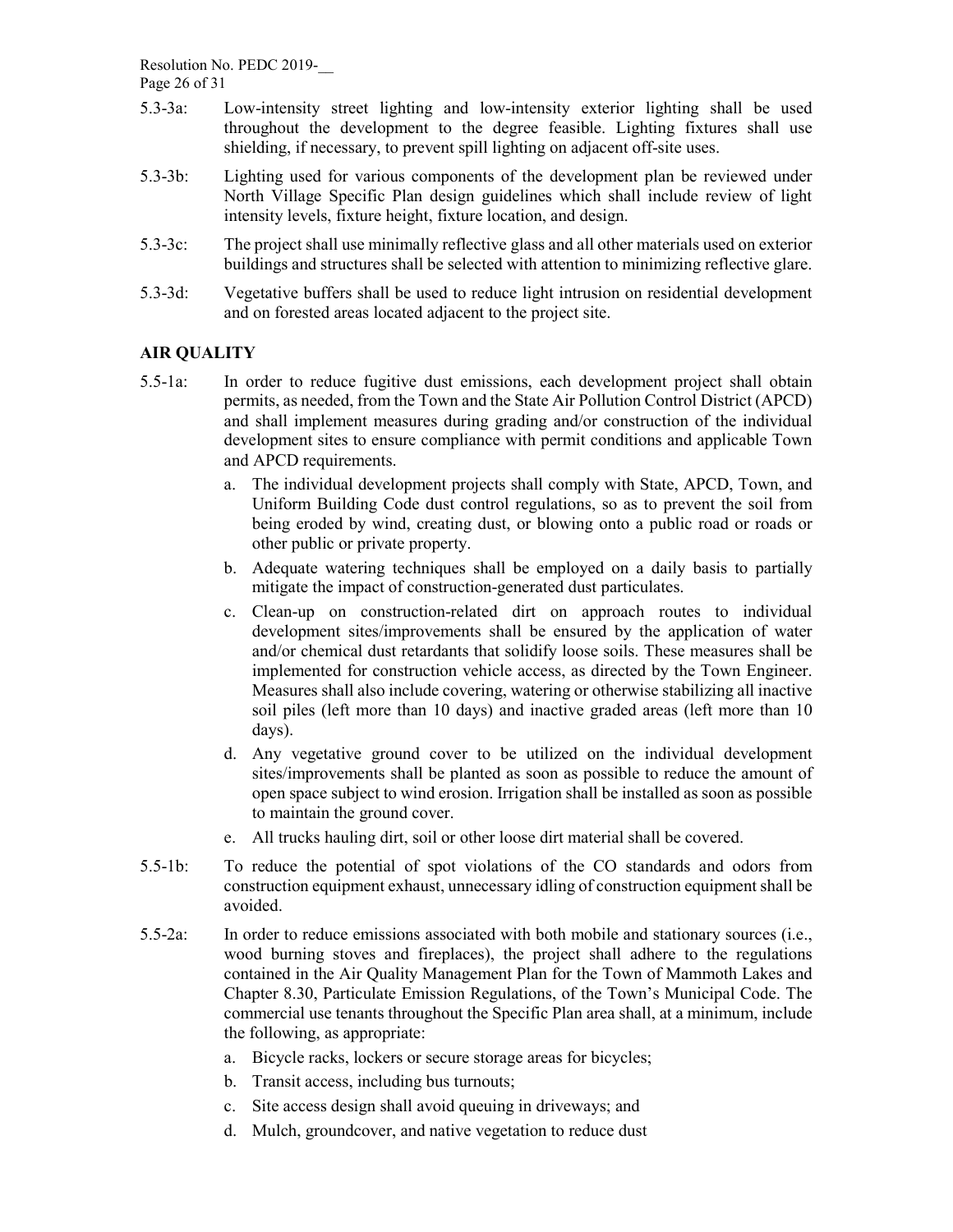Resolution No. PEDC 2019-\_\_

Page 27 of 31

5.5-2b: The project shall contribute on a fair share basis to the Town's street sweeping operations in order to reduce emissions and achieve the required Federal standard.

#### **BIOLOGICAL RESOURCES**

- 5.9-2a: The project shall preserve existing native vegetation to the maximum extent feasible. Landscaping shall emphasize the use of native plants indigenous to the Jeffrey Pine-Fir Forest plant community. Whenever possible, native plants used on-site shall be selected for their replacement habitat value. Site designs shall be subject to the Design Review procedure of the Town.
- 5.9-2b: Landscape materials shall be used that allow for the protection and preservation of existing trees. Native plant species, preferably from seed or cuttings from local plants, shall be used where possible. The Landscape Plan shall be approved by the Planning Director prior to issuance of any construction permits.
- 5.9-2c: Irrigation, fertilization and other landscape management practices shall be designed to minimize effects on existing trees and other vegetation.
- 5.9-2d: To the extent possible, native vegetation shall be retained and protected during construction. A Revegetation Plan, prepared by a qualified Landscape Architect and approved by the Town of Mammoth Lakes, shall be completed prior to the commencement of the project, which will describe in detail the species of trees and shrubs that will be used, where they will be planted and in what numbers, and the methods of planting and maintenance, which will ensure successful growth. It shall include a monitoring program to follow the progress of new plantings and ensure replacement of unsuccessful plants. Landscaping with native species of trees and shrubs shall be undertaken to enhance wildlife use of cleared areas.
- 5.9-2e: Under AB3180, once mitigation plans designed to off-set habitat losses are approved and the specific areas where they will be located are identified, the proponent must provide a program to monitor their progress for a period of time (usually three to five years) deemed sufficient by the Planning Director to assure their successful development. Adequate security shall be deposited with the Town to ensure successful implementation of this measure.
- 5.9-2f: All construction activities, including movement and storage of vehicles and the storage of building and other materials, shall be confined to areas slated for development. Care shall be taken during construction to avoid damage to vegetation and habitats not directly involved in project construction. Any vegetation inadvertently damaged outside of the area slated for development shall be replaced on a one-to-one basis onor off-site. Off-site replacement shall require the approval of the Town Planning Director.
- 5.9-2g: To prevent erosion and siltation into intermittent creeks, areas cleared of vegetation, fill or other materials shall be stabilized after clearing and grading. Hay bales, silt screens or similar devices shall be used to prevent siltation. To further protect the drainage system and prevent erosion, all grading and construction shall be completed during the summer months, or after October 15 of each year be in a condition to be stabilized within 48 hours should inclement weather threaten.
- 5.9-2h: A Forest Condition Survey shall be conducted by a professional forester and approved by the Town of Mammoth Lakes, prior to the commencement of each individual development project. All trees greater than 12-inches dbh (diameter at breast height (54 inches above ground)) and significant stands on each project site shall be mapped prior to issuance of grading permits or clearing. A registered forester or arborist shall then determine the age and condition of these trees and whether they should be retained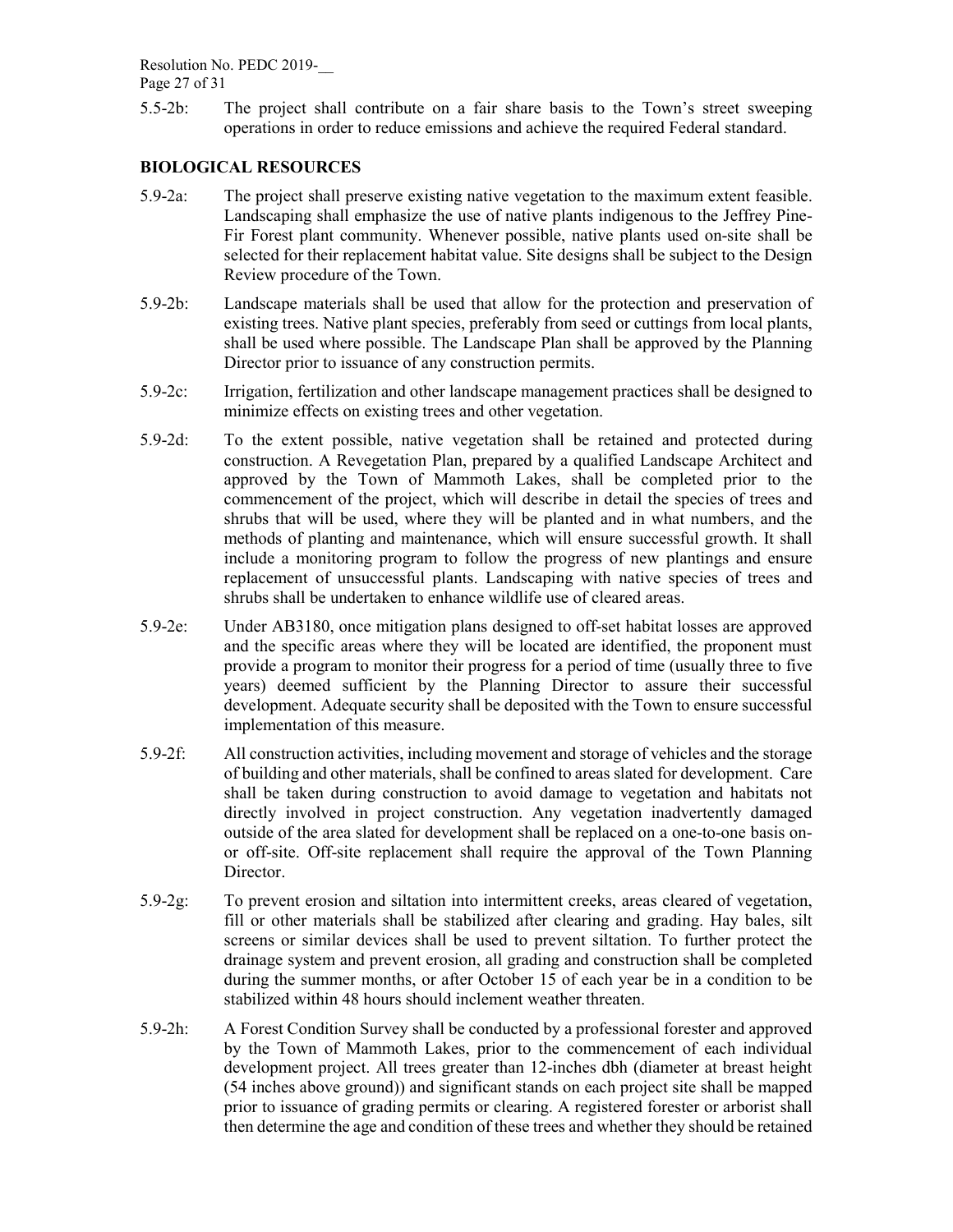or removed based upon health and visual significance of the trees, except for removal required by approved improvements. Once this determination is made, those trees shall be retained and integrated into the design of each project. A program of specific protection measures shall be prepared by the developer and approved by the Town prior to issuance of any construction permits (e.g., construction fencing, grading controls, grading design, etc.). Any trees removed unavoidable by each final project approval shall be in accordance with Town policies. Off-site replacement shall require approval by the Town's Planning Director.

- 5.9-2i: Slash generated from construction or thinning operations shall be hauled from the site concurrent with the operation to prevent a breeding site for IPS. Logs shall be removed from the site as soon as possible.
- 5.9-2j: Construction and site development, such as grading and trenching, shall be prohibited within the dripline of retained trees. Equipment shall not be stored or driven under trees. Grading shall not cover the ground surface within the dripline of existing trees. Grading limits shall be clearly defined and protected.

#### **CULTURAL RESOURCES**

- 5.11-1e: In the event that a material or potential cultural significance is uncovered during grading activities on the project site, all grading in the area of the uncovered material shall cease and the project applicant shall retain a professional archaeologist to evaluate the quality and significance of the material. Grading shall not continue in the area where a material of potential cultural significance is uncovered until resources have been completely removed by the archaeologist and recorded as appropriate.
- 5.11-2: If human remains are discovered, work shall cease and an appropriate representative of Native American Indian Groups and the County Coroner shall both be informed and consulted.

#### **GEOLOGY AND SOILS**

- 5.7-1: Prior to issuance of grading or building permits, geotechnical studies shall be completed and their recommendations shall be incorporated in the project design, as required by the Town's Safety Element.
- 5.7-2a: Soils and foundation analyses shall be approved by Town staff prior to final project design approval, as required by the Town's Safety Element. All measures required by the Town shall be incorporated into final grading and building plans.
- 5.7-2b: The project applicant shall provide grading plans and receive approval from the Town Engineer. Said plans shall also show that new slopes within the project area are designed pursuant to slope requirements set forth within the Specific Plan and the standards of the Town's Municipal Code.
- 5.7-2c: All work shall be overseen by a licensed Civil Engineer (CE), Certified Engineering Geologist (CEG), or similar appropriately qualified professional, who shall report to the Town Engineer in order to ensure the standards of the applicable codes are met.
- 5.7-4: A comprehensive Erosion and Sediment Transport Control Plan shall be prepared by the project applicant and approved by the Town Engineer prior to the issuance of any grading or building permits. The Plan shall be included in the project design, as required by the Town's Safety Element. The Plan shall also meet the requirements of the Regional Water Quality Control Board and the Town Municipal Code.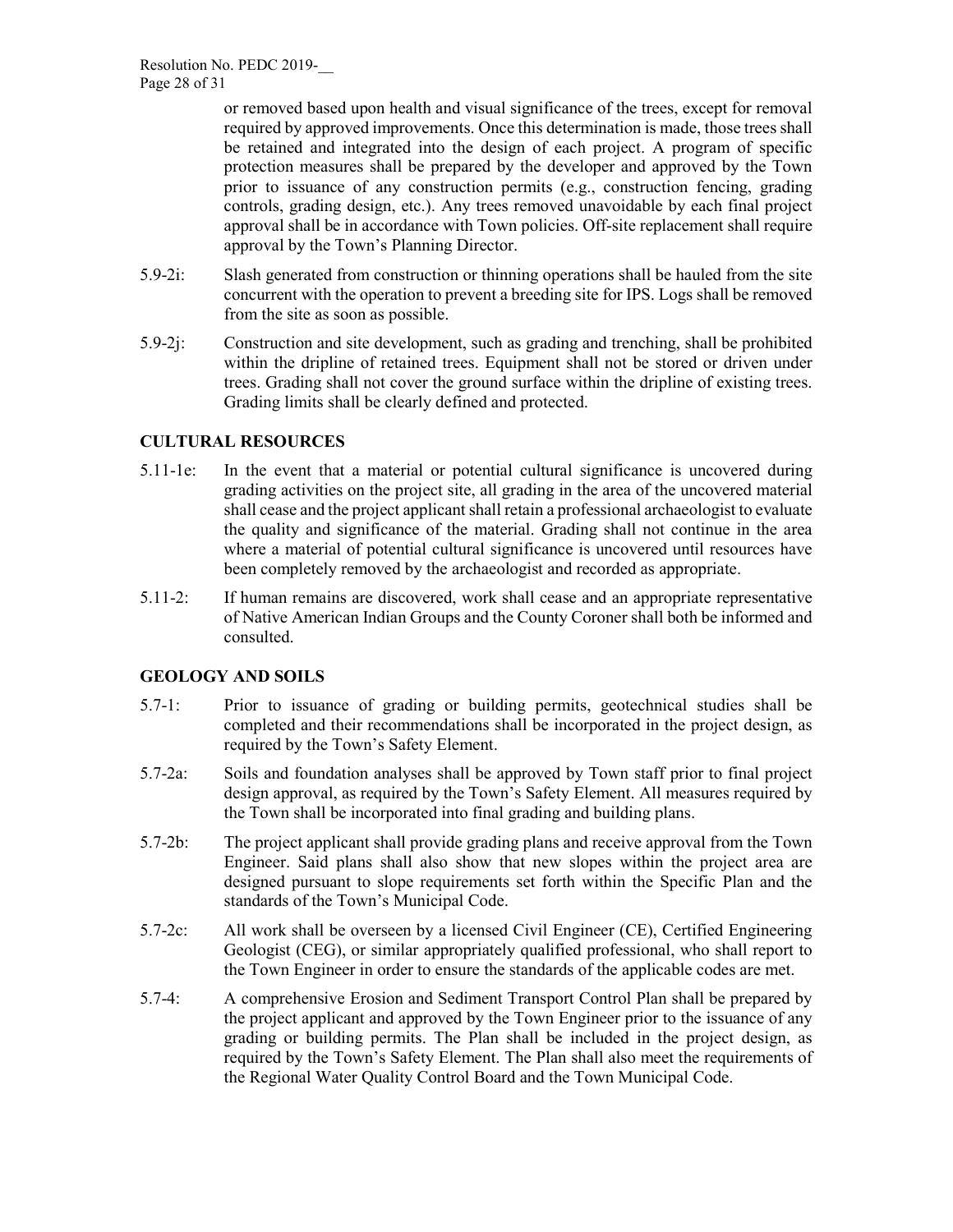Resolution No. PEDC 2019-\_\_

Page 29 of 31

5.7-7: The project operators shall cooperate with the Town in designing and disseminating information to assist citizens and visitors in responding to emergency situations that are likely to arise. All structures shall be designed and built to at least the standards of UBC Seismic Zone 4.

# **HYDROLOGY AND WATER QUALITY**

- 5.8-1: All drainage collection, retention, and infiltration facilities on the site shall be constructed and maintained in accordance with the *Mammoth Lakes Storm Drain Master Plan (SDMP)* and shall be designed in accordance with the *Master Plan Design Manual*, to the satisfaction of the Town of Mammoth Lakes Town Engineer, prior to the issuance of grading permits.
- 5.8-1b: A more complete hydrology analysis for design purposes shall be required to be completed to estimate the amounts of runoff, which will be required to be retained onsite for each development. The analysis shall be approved prior to issuance of a grading permit.
- 5.8-1c: The following water conservation procedures shall be incorporated into project elements where feasible: landscape with low water-using plants; install efficient irrigation systems that minimize runoff and evaporation and maximize the water that will reach the plant roots, such as drip irrigation, soil moisture sensors, and automatic irrigation systems; and use pervious paving material whenever feasible.
- 5.8-2a: An Erosion and Sediment Control Plan shall be prepared by the project proponents prior to issuance of grading permits. The Plan shall be reviewed and approved by the Town of Mammoth Lakes and the Lahontan Regional Water Quality Control Board and be in accordance with the erosion control guidelines as contained in the *Mammoth Lakes SDMP* and be in compliance with the Water Quality Control Plan (for the Lahontan Region [Basin Plan]). General grading activities, including those related to demolition and construction, would be regulated by the Uniform Building Code and Town of Mammoth Lakes Grading Ordinance. The required Erosion and Sediment Control Plan shall outline methods that will be implemented to control erosion and sediment transport from graded or cleared portions of the individual redevelopment/ improvement sites.
- 5.8-2c: A Waste Discharge Report (related to soil disturbance) shall be prepared by the project applicant and submitted to the Lahontan Regional Water Quality Control Board not less than 90 days before the intended start of construction activities of a new development to obtain a Waste Discharge Permit or waiver to ensure that proper control measures for the protection of water quality are taken and adhered to during all phases of the development project. A copy of the Waste Discharge Report shall be submitted to the Town of Mammoth Lakes engineering division prior to issuance of a grading permit for the project.
- 5.8-3: Best Management Practices (BMPs) shall be implemented to the satisfaction of the Lahontan Regional Water Quality Control Board and NPDES Program requirements in order to protect the receiving waters from degradation and correct existing problems. BMPs include structural controls such as retention/detention basins, oil-water separators, which could be implemented in the overall design of the proposed drainage facilities for individual development sites.

#### **NOISE**

5.6-1a: Pursuant to Chapter 8.16.090 of the Town's Noise Ordinance, construction activities shall be limited to the hours of 7:00 a.m. to 8:00 p.m. Monday through Saturday and prohibited on Sunday or holidays, or as otherwise permitted by Chapter 8.16.090.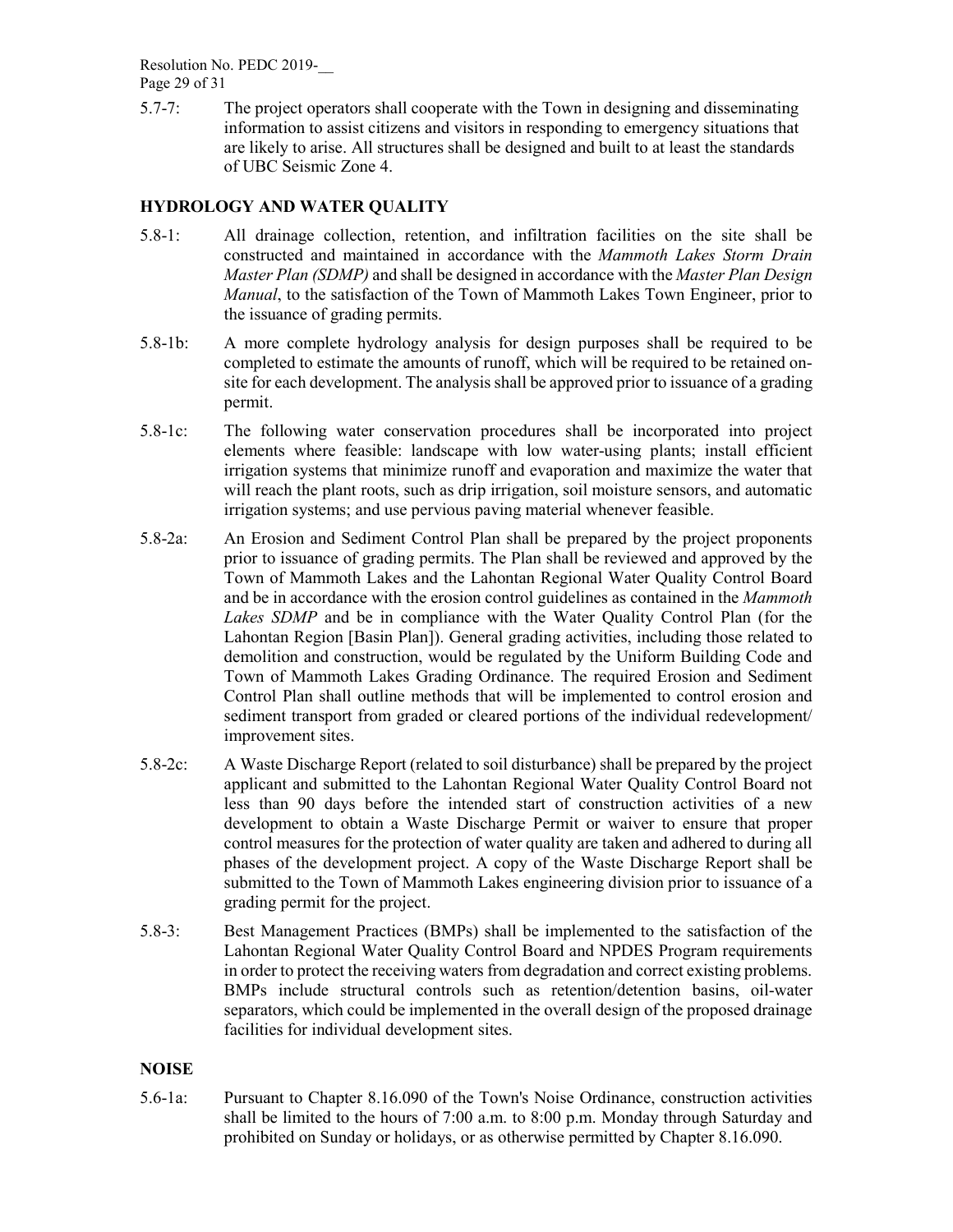Resolution No. PEDC 2019-\_\_

Page 30 of 31

- 5.6-1b: Construction equipment shall be muffled or controlled, if required, to meet Chapter 8.16 requirements for maximum noise generated by construction equipment. Contracts shall specify that engine-driven equipment be fitted with appropriate noise mufflers.
- 5.6-1c: The construction contractor shall provide temporary sound barriers around pile driving sites to the satisfaction of the Town Engineer should such activities take place in areas within 400 feet of existing residential units, if required to meet Chapter 8.16 requirements.
- 5.6-2a: The proposed project shall be located or architecturally designed to reduce the project noise impacts upon properties adjacent to each master planned area or project property line, such that the exterior noise levels will not exceed Town Noise Ordinance requirements for an urban and multiple family setting. Design features could include setbacks, berms, landscaping, and architectural features, adjacent to both arterial and interior streets.
- 5.6-2b: Multi-family buildings shall be located or architecturally designed so the interior noise level will not exceed 45 Ldn. As a minimum, multi-family housing shall comply with Title 24 of the California Code of Regulations.
- 5.6-3c: Outdoor PA systems shall not be permitted to operate between the hours of 10:00 p.m. and 7:00 a.m. and shall not exceed the Town's Noise Ordinance standards at project property lines. Adherence with this measure is subject to periodic site inspections by the Town of Mammoth Lakes.
- 5.6-3d: Directional speakers shall be shielded and/or oriented away from off-site residences to the satisfaction of the Town Building Inspector.

## **PUBLIC SERVICES / RECREATION**

- 5.10-1b: Access roads to all structures, and areas of use, shall comply with Mammoth Lakes Fire Protection District Ordinance 98-01 (or any updated version of that ordinance).
- 5.10-1c: An approved water supply system capable of supplying required fire flow for fire protection purposes, as determined by the Fire District, shall be approved.
- 5.10-3: In accordance with A.B. 2926, the developer shall pay Developer Fees for commercial uses and for residential uses (condominiums).
- 5.10-4a: The project proponent shall contribute a fair share financial contribution in accordance with the Town's DIF Mitigation Program established under Resolution 98-06 (or any updated version of that ordinance).

#### **TRANSPORTATION AND TRAFFIC**

- 5.4-5: The developer shall prepare and provide to the Town Engineer for review and approval, a Traffic Control Officer Monitoring Plan. The Plan shall outline at a minimum, scheduled days of monitoring together with a program to determine additional days of monitoring as may be determined by projected occupancy rates, performance criteria, duration of monitoring, and responsible parties.
- 5.4-6: New development shall participate on a fair share basis in the development and operation of a community-wide winter transit system to achieve the ridership levels assumed in the MTM.

#### **UTILITIES AND SERVICE SYSTEMS**

5.10-4b: The project applicant shall pay the appropriate fees to the Mammoth Community Water District (MCWD). All new water and wastewater conveyance facilities shall be located and installed within public rights-of-way or utility easements.